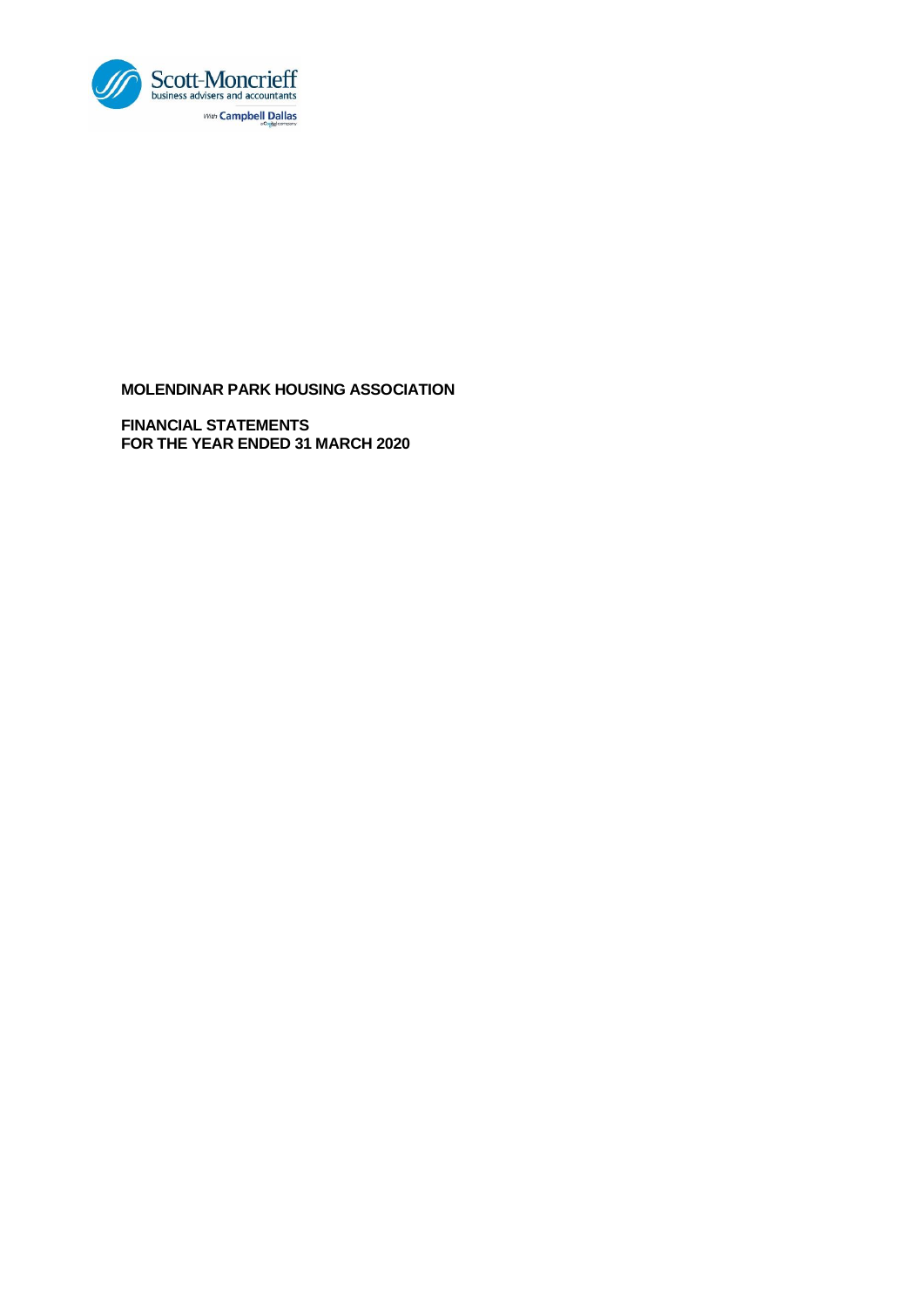# **MANAGEMENT COMMITTEE, EXECUTIVES AND PROFESSIONAL ADVISORS**

| <b>Management Committee</b> | A Scott (Chairperson)<br>B Johnston (Vice Chairperson)<br>C McKinlay<br>M O'Donnell<br>F Sheeran<br>D McGeachy (Nee Walker)<br>P Mann<br>A Wood<br>C Meighan<br>M Johnston (Co-opted 17 September 2019)<br>A Henry (Resigned 10 September 2019<br>L McElroy (Resigned 10 September 2019) |                                       |
|-----------------------------|------------------------------------------------------------------------------------------------------------------------------------------------------------------------------------------------------------------------------------------------------------------------------------------|---------------------------------------|
| <b>Key Management</b>       | <b>Julie Smillie</b><br>Scott Rae                                                                                                                                                                                                                                                        | Director & Secretary<br>Asset Manager |
| <b>Registered Office</b>    | 3 Graham Square<br>Glasgow<br>G31 1AD                                                                                                                                                                                                                                                    |                                       |
| <b>Auditor</b>              | <b>Scott-Moncrieff Audit Services</b><br>25 Bothwell Street<br>Glasgow<br><b>G2 6NL</b>                                                                                                                                                                                                  |                                       |
| <b>Bankers</b>              | The Royal Bank of Scotland<br>139 St Vincent Street<br>Glasgow<br><b>G25JF</b>                                                                                                                                                                                                           |                                       |
|                             | Nationwide Building Society<br>Kings Park Road<br><b>Moulton Park</b><br>Northampton<br>NN3 6NW                                                                                                                                                                                          |                                       |
| <b>Solicitors</b>           | Shepherd and Wedderburn<br>191 West George Street<br>Glasgow<br>G <sub>2</sub> 2LB                                                                                                                                                                                                       |                                       |
|                             | T C Young<br><b>Merchants House</b><br>7 West George Street<br>Glasgow<br>G2 1BA                                                                                                                                                                                                         |                                       |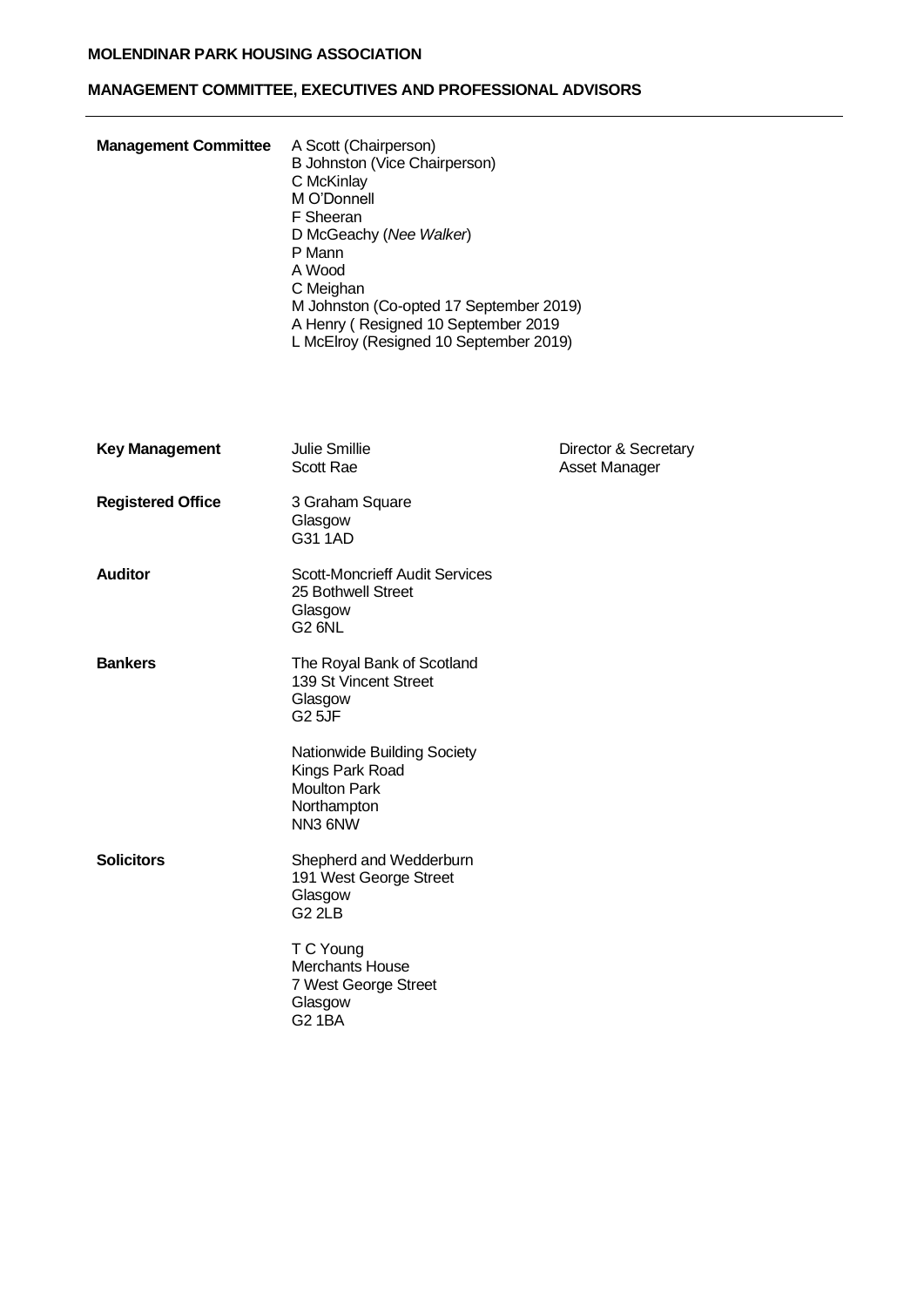#### **CONTENTS**

|                                                                         | Page      |
|-------------------------------------------------------------------------|-----------|
| Report of the Management Committee (incorporating the Strategic Report) | $1 - 4$   |
| <b>Management Committee's Statement on Internal Financial Controls</b>  | 5         |
| <b>Auditor's Report on Corporate Governance Matters</b>                 | 6         |
| <b>Report of the Independent Auditor</b>                                | $7 - 9$   |
| <b>Statement of Comprehensive Income</b>                                | 10        |
| <b>Statement of Changes in Capital and Reserves</b>                     | 11        |
| <b>Statement of Financial Position</b>                                  | 12        |
| <b>Statement of Cash Flows</b>                                          | 13        |
| <b>Notes to the Financial Statements</b>                                | $14 - 35$ |

# **Registration Particulars:**

Scottish Charity Number SC043725

Financial Conduct Authority Co-operative and Community Benefit Societies Act 2014 Registered Number 2400R(S)

Scottish Housing Regulator **Housing (Scotland)** Act 2010 Registered Number HAL 274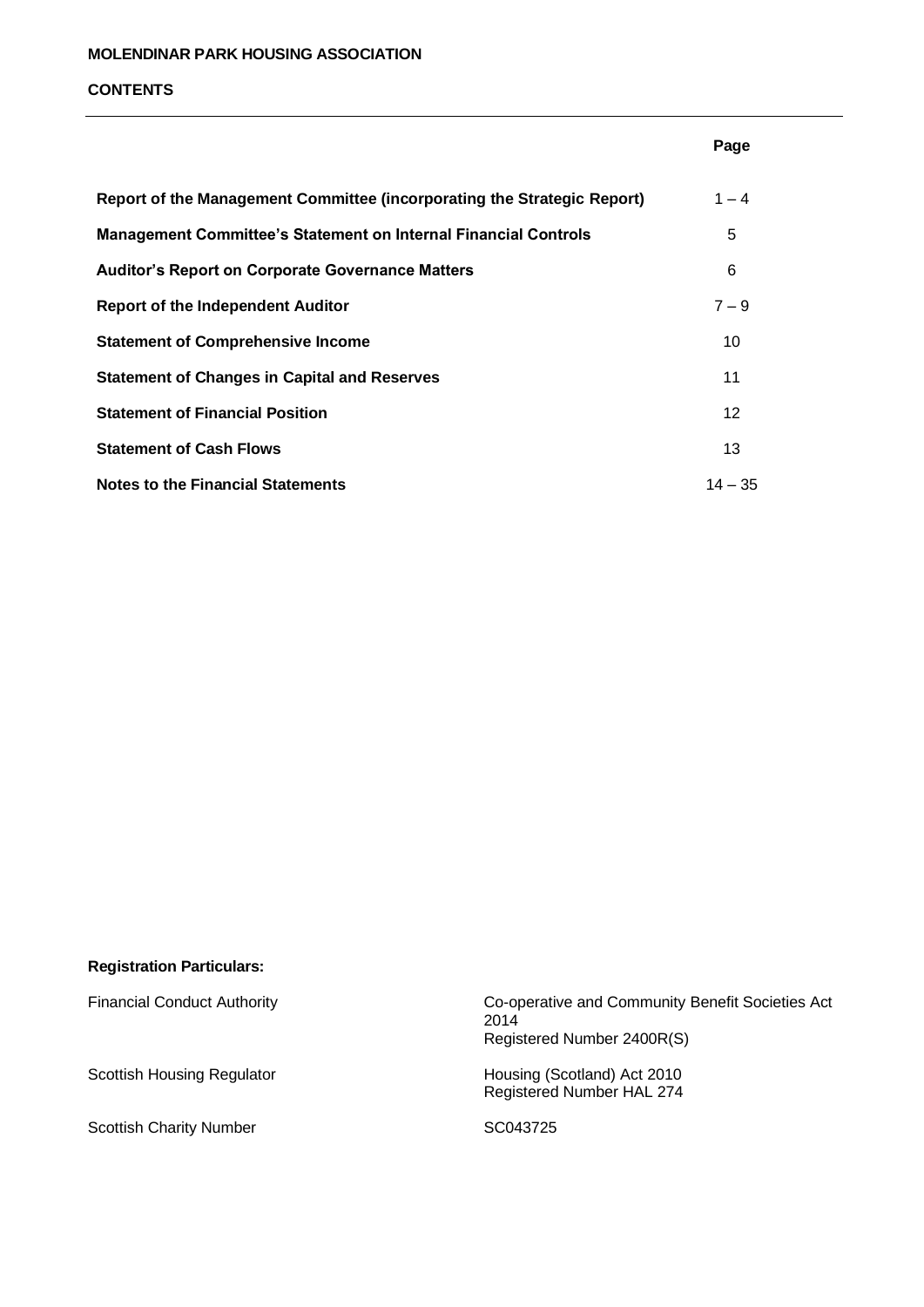## **REPORT OF THE MANAGEMENT COMMITTEE (INCORPORATING THE STRATEGIC REPORT) FOR THE YEAR ENDED 31 MARCH 2020**

The Management Committee presents their report (incorporating the Strategic Report) and audited financial statements for the year ended 31 March 2020.

#### **Principal activity**

The principal activity of the Association is the provision, construction, improvement and management of rented, shared equity and shared ownership accommodation.

The Association became a registered charity in January 2013.

#### **Business review**

The results for the year are shown in these financial statements.

2019/20 has been a busy and productive year for the Association. The Organisational Review is ongoing and the Association are pleased to report that in addition to this they have engaged the services of FMD to manage the Finance function of the Association. This appointment is proving successful. Continued investment in our properties and communities remains the focus, along with ensuring that the Association continues to provide high levels of service to our residents. There is a commitment to demonstrating Value for Money.

The Association completed a revised Business Plan within the year. This is a substantial and comprehensive document which sets out the direction of travel for the Association over the next three years. The Business Plan sets out the Association's strategic objectives and priorities, the strategic challenges and opportunities that will influence our work, analysis of our core activities - housing services and asset management – and our plans for these areas. It also informs how we will ensure effective governance and organisational management, and deliver good value for money along with our detailed financial plans and projections. And importantly it identifies the risks we might face and how we will manage them. The revised Business Plan accurately reflects the position of the Association following a period of modernisation and change.

This year also saw the Association launching a new web-based software system to deliver its Housing Management and Finance functions. It is believed that this new system will increase efficiencies across our operating systems. As well as having a fully integrated Housing Management and Finance package, which will deliver all the core functions, the Association will also utilise the asbestos, property compliance and case management modules which are available which are essential to tenant safety.

We carried out internal audits in Factoring, Rent Arrears and Financial Reporting to assess our compliance with legislation, our current policies and best practice. We submitted our first Annual Assurance Statement to the Scottish Housing Regulator in October 2019 with no areas of material non-compliance reported.

The latter part of the year brought challenges to the Association with the Covid-19 crisis. Although too early to report on how this will affect the Association in the longer term we are positive that the Association is in a strong position, and has a positive outlook to managing the crisis with a focus on being able to return to normal operations when it is safe and reasonable to do so. Our focus remains on supporting our tenants and communities.

## **Result for the year and transfers**

The results for the year are shown in the Statement of Comprehensive Income on page 10.

# **Principal risks and uncertainties**

Risks are identified to enable the Association to put measures in place to mitigate these risks and to enable our objectives to be achieved. Management Committee agendas ensure that new, current and emerging risks are evaluated. Medium and high risks are included in the Internal Management Plan together with details of the controls to mitigate each risk and any necessary further action.

The 5 highest gross scoring risks identified are as follows: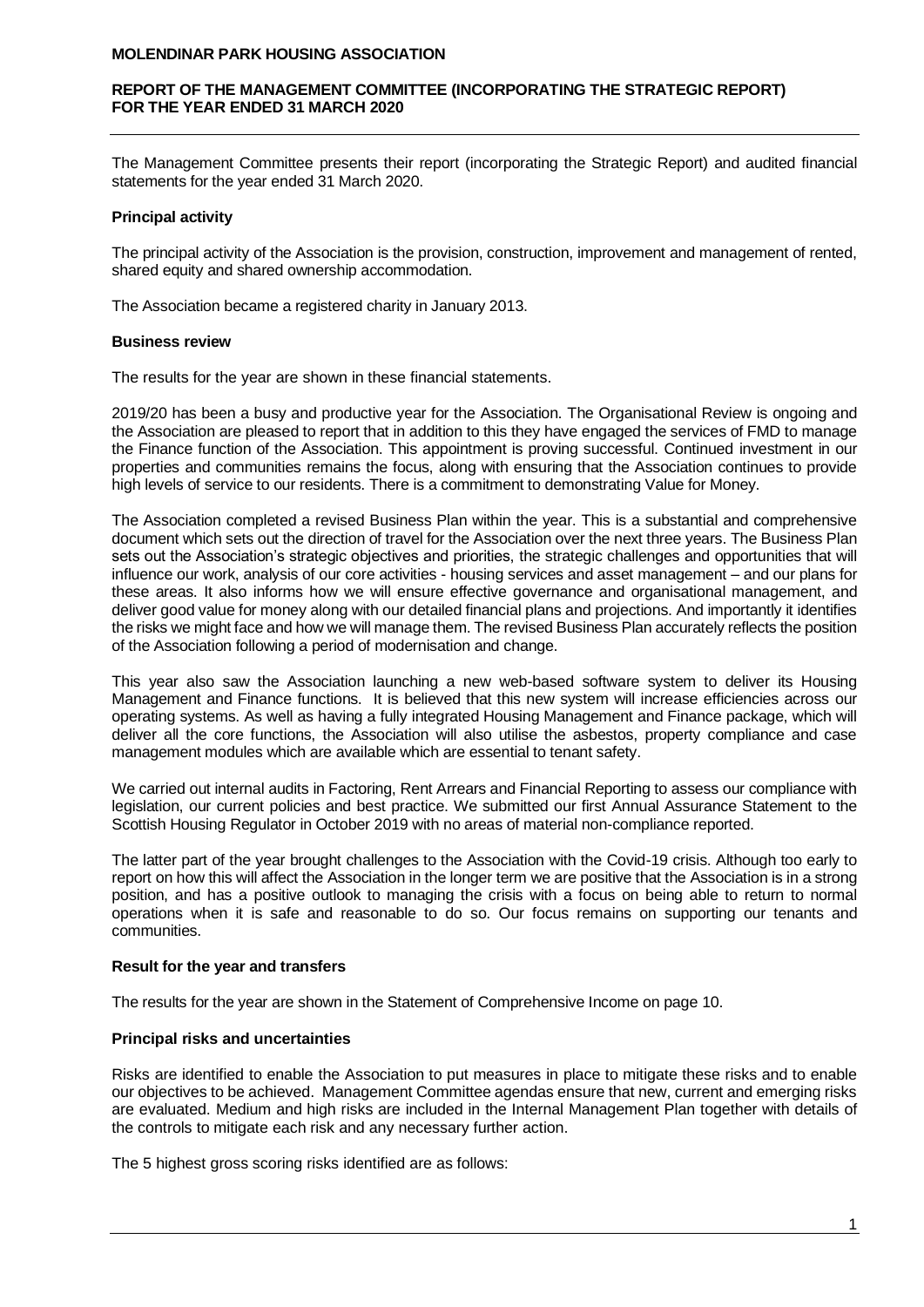# **REPORT OF THE MANAGEMENT COMMITTEE (INCORPORATING THE STRATEGIC REPORT) FOR THE YEAR ENDED 31 MARCH 2020**

# **Principal risks and uncertainties (continued)**

- **1.** Breach of Loan Covenant.
- **2.** Volatility of loan interest rates.
- **3.** Impact of Major Repairs programme identified in the 30 year plan.
- **4.** Increase in the time spent by staff managing rent accounts as a result of changes in welfare reform/universal credit.
- **5.** Emergent risk of Covid -19 and its eventual long-term impact.

## **Credit payment policy**

The Association's policy concerning the payment of its trade creditors complies with the Confederation of British Industry guidelines. The average payment period is thirty days.

# **Maintenance policies**

The Association seeks to maintain its properties to the highest standard. To this end, programmes of cyclical repairs are carried out in the medium term to deal with the gradual and predictable deterioration of building components. It is expected that the cost of all these repairs would be charged to the Statement of Comprehensive Income.

In addition, the Association has a long-term programme of major repairs to cover works which have become necessary since the original development were completed, including works required by subsequent legislative changes. This includes replacement or repairs to features of the properties which have come to the end of their economic lives. In line with the SORP 2018, replacements to building components are capitalised in the financial statements as they occur. All other major repairs are charged to the Statement of Comprehensive Income.

# **Treasury management**

The Association has an active treasury management function, which operates in accordance with the Treasury Policy approved by the Management Committee. In this way the Association manages its borrowing arrangements to ensure that it is always in a position to meet its financial obligations as they fall due, whilst minimising excess cash and liquid resources held.

# **Employee involvement and Health & Safety**

The Management Committee take seriously their responsibilities to employees under Health & Safety legislation and endeavor to provide information on any matters that may be of concern to them. The Association also encourages employee involvement in all major initiatives so that their views may be taken into account in making decisions that may affect their interests.

# **Future Prospects**

The Association will continue to invest in its housing stock in the coming year. The Association does not envisage any further housing property developments in the immediate future.

## **Management Committee and Executive Officers**

The members of the Management Committee and the Executive Officers are listed on the front of these financial statements.

Each member of the Management Committee holds one fully paid share of £1 in the Association. The Executive Officers hold no interest in the Association's share capital and, although not having the legal status of Directors, they act as Executives within the authority delegated by the Management Committee.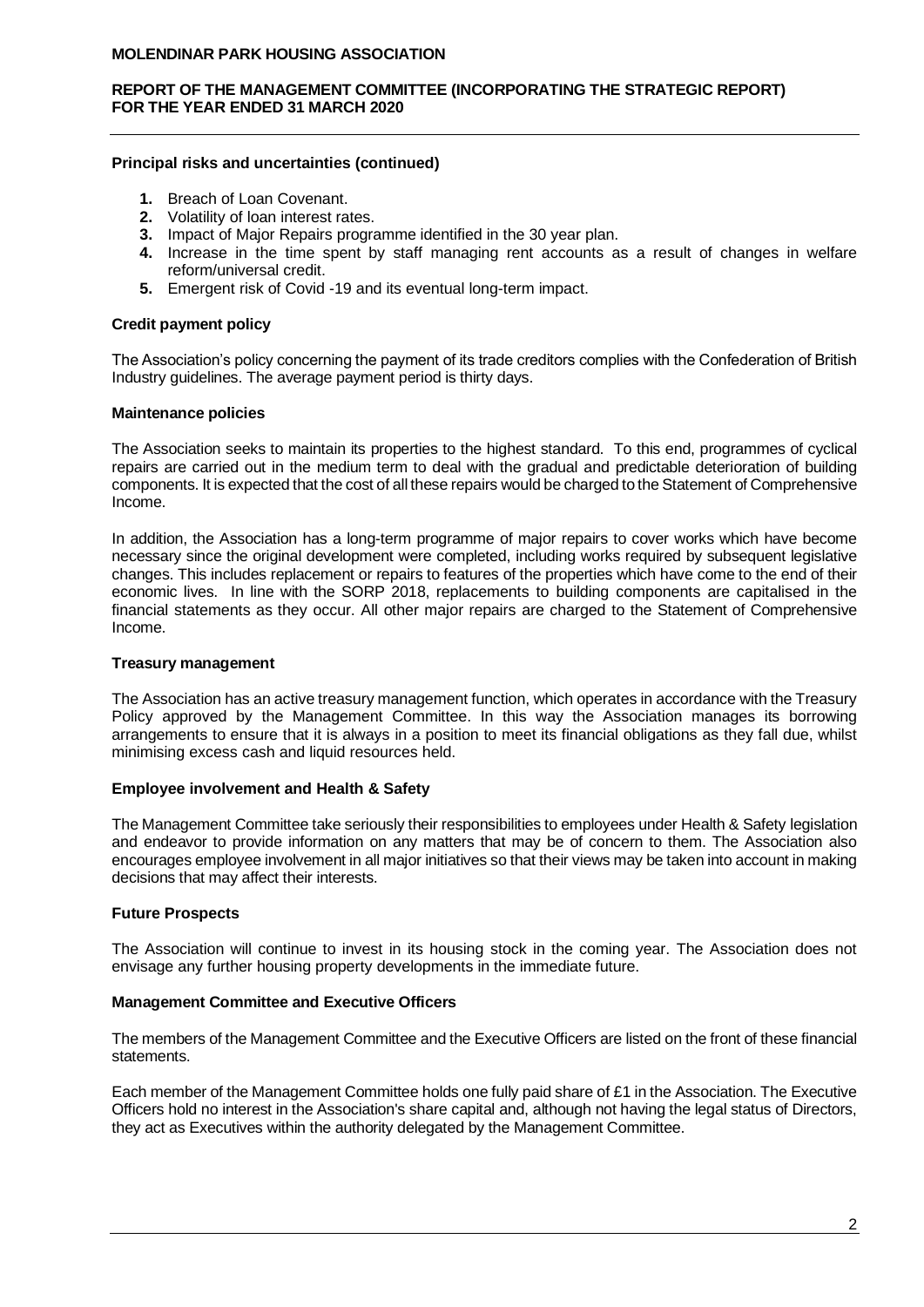## **REPORT OF THE MANAGEMENT COMMITTEE (INCORPORATING THE STRATEGIC REPORT) FOR THE YEAR ENDED 31 MARCH 2020**

## **Governance**

## *Governing Document*

The Association is a registered social landlord and is thus registered with The Scottish Housing Regulator and the Financial Conduct Authority. It is also a registered charity with the Office of the Scottish Charity Regulator (OSCR).

## *Recruitments and Appointment of the Management Committee*

At the Annual General Meeting in accordance with the rules of the Association, members retire by rotation. Members can all offer themselves for re-election.

The Management Committee seeks to ensure that the needs of its stakeholders are appropriately reflected through the diversity of the Board and Committee. To enhance the potential pool of members, the Association has, through selective networking, sought to identify people who would be willing to become members and utilise their own skills and experience to assist the Association.

The Management Committee has a broad range of skills and members.

# *Management Committee Members Induction and Training*

Most members of the Management Committee are already familiar with the practical work of the Association. Where new members are elected, information is supplied regarding the obligation of Management Committee members, details of the Association's main documents and up to date financial statements. In addition, a formal training and induction programme is provided for any new member of the Management Committee. Committee training is discussed annually. Training needs are then identified to ensure the competencies of the Committee are properly maintained. The Management Committee of Molendinar Park Housing Association is experienced and its members possess the required level of competencies to govern its activities.

# *Organisational Structure*

At 31 March 2020 the Management Committee comprised 10 members, with 5 vacancies. The Management Committee meet ten times per year. Two Sub-committees have recently been introduced as a result of a revised Governance Structure; these are the Finance and Audit Committee and the Risk and Services Committee.

A scheme of delegation is in place and the day to day responsibility for the provision of the Association's projects rests with the Director. The Director is responsible for ensuring that the Association delivers the services specified and that operational objectives are met.

## **Statement of Management Committee's Responsibilities**

The Co-operative and Community Benefit Societies Act 2014 requires the Management Committee to prepare Financial Statements for each financial year which give a true and fair view of the state of affairs of the Association and of the income and expenditure of the Association for that period. In preparing those Financial Statements, the Management Committee is required to:-

- select suitable accounting policies and then apply them consistently;
- make judgments and estimates that are reasonable and prudent; and
- prepare the Financial Statements on the going concern basis unless it is inappropriate to presume that the Association will continue in business.

The Management Committee is responsible for proper accounting records which disclose with reasonable accuracy at any time the financial position of the Association. The Management Committee must ensure that the Financial Statements comply with the Co-operative and Community Benefit Societies Act 2014, the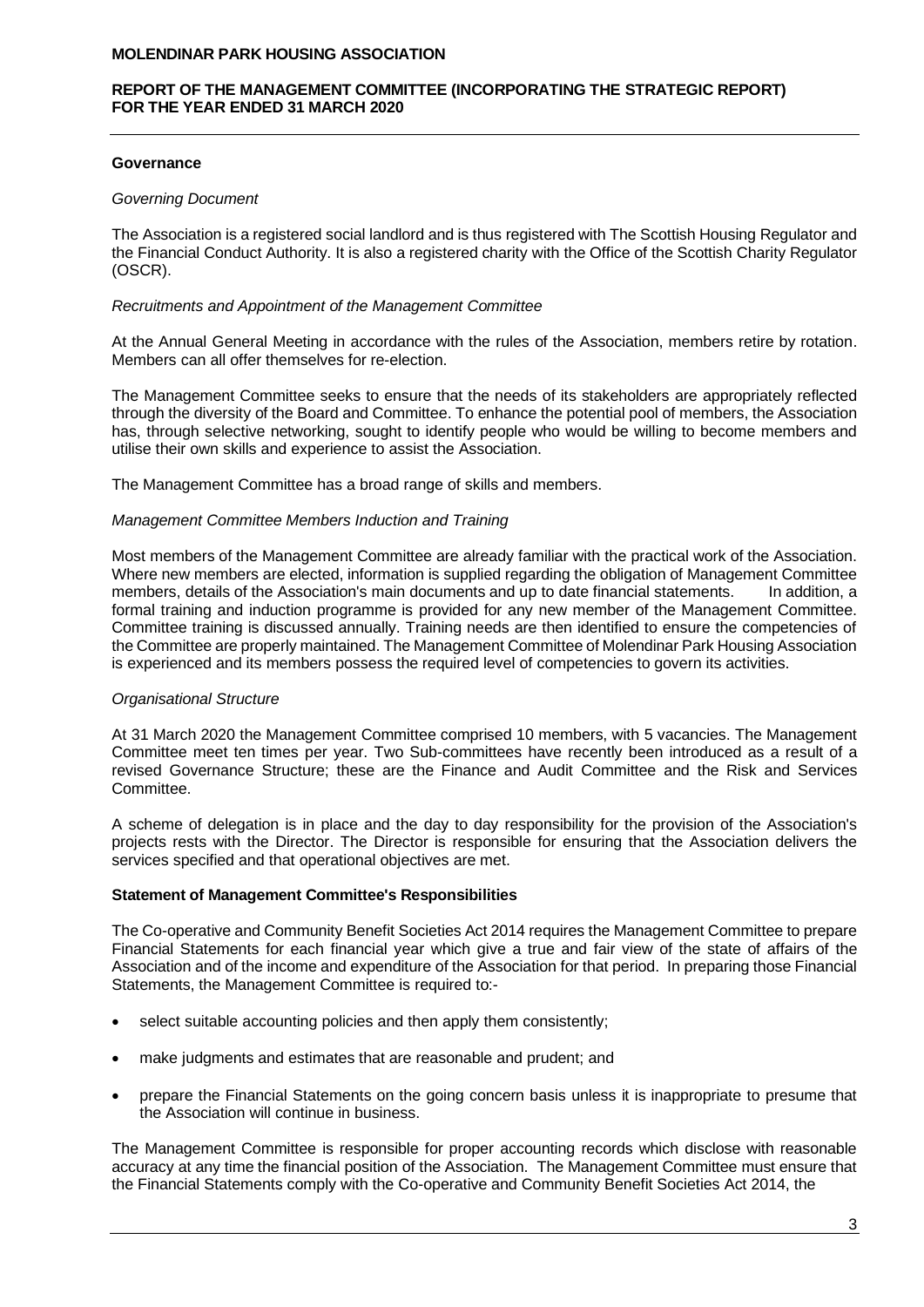# **REPORT OF THE MANAGEMENT COMMITTEE (INCORPORATING THE STRATEGIC REPORT) FOR THE YEAR ENDED 31 MARCH 2020**

## **Statement of Management Committee's Responsibilities (continued)**

Housing (Scotland) Act 2010 and the Determination of Accounting Requirements 2019 issued by the Scottish Housing Regulator. It is also responsible for safeguarding the assets of the Association and hence for taking reasonable steps for the prevention and detection of fraud and other irregularities.

# **Internal Financial Control**

The Management Committee is responsible for establishing and maintaining the Association's system of internal control. Internal control systems are designed to meet the particular needs of the Association and the risks to which it is exposed, and by their nature can provide reasonable but not absolute assurance against material misstatement or loss. The key procedures which the Management Committee has established with a view to providing effective internal financial control are outlined on page 5.

## **Information for the Auditor**

As far as the Committee members are aware there is no relevant audit information of which the auditor is unaware and the Committee members have taken all the steps they ought to have taken to make themselves aware of any relevant audit information and to ensure that the auditor is aware of any such information.

# **Charitable Donations**

During the year, the Association made charitable donations amounting to £nil (*2019 - £nil*).

## **Auditor**

The appointed auditor, Scott-Moncrieff, tendered their resignation during the year and were replaced by Scott-Moncrieff Audit Services. Scott-Moncrieff Audit Services have expressed their willingness to continue in office as auditor and will be proposed for reappointment at the Annual General Meeting.

The Report of the Management Committee (incorporating the Strategic Report) has been approved by the Management Committee on 18 August 2020.

A Scott **Chairperson**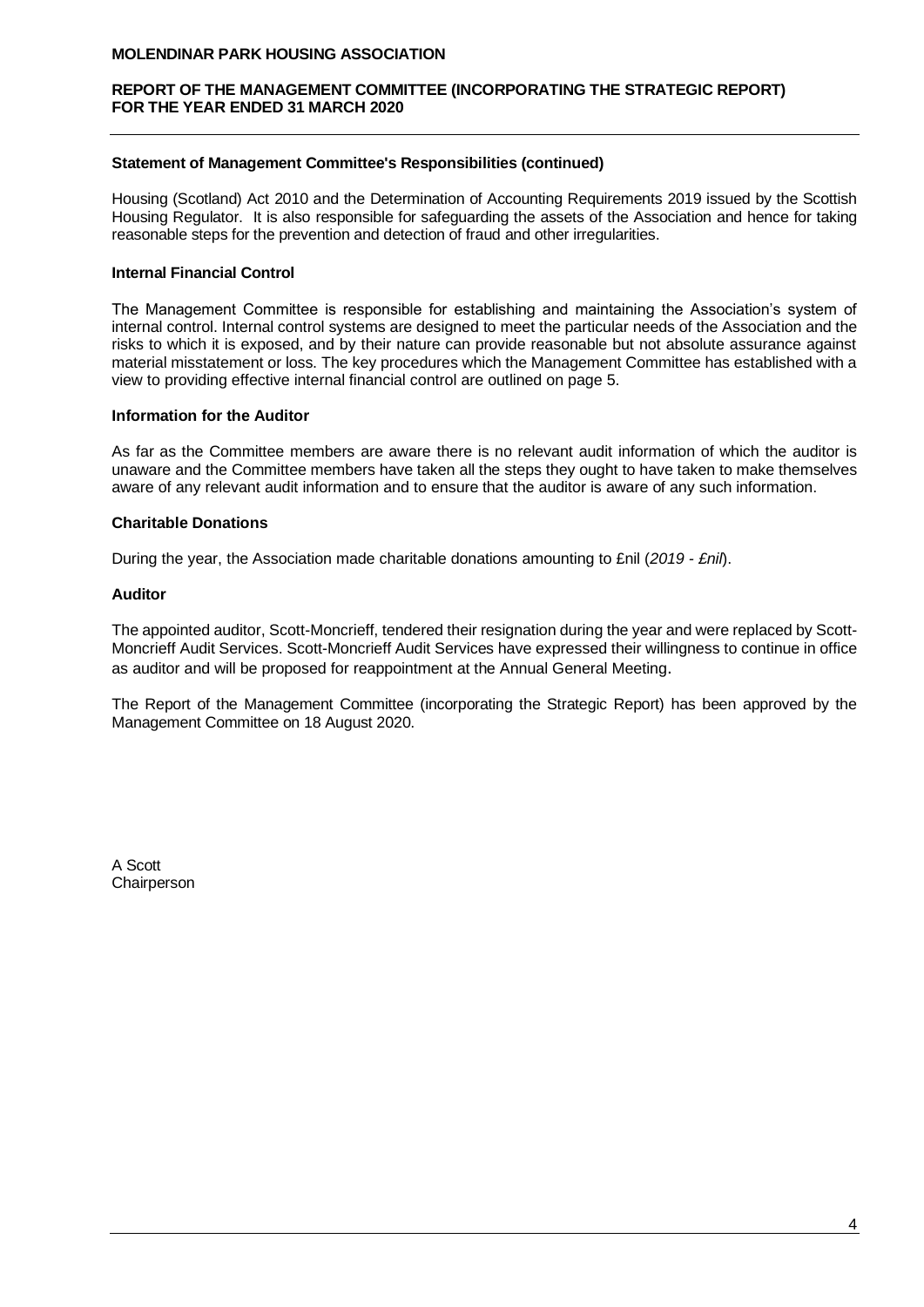# **MANAGEMENT COMMITTEE'S STATEMENT ON INTERNAL FINANCIAL CONTROLS FOR THE YEAR ENDED 31 MARCH 2020**

The Management Committee acknowledge their ultimate responsibility for ensuring that the Association has in place a system of controls that is appropriate to the various business environments in which it operates. These controls are designed to give reasonable assurance with respect to:

- the reliability of financial information used within the Association or for publication;
- the maintenance of proper accounting records; and
- the safeguarding of assets (against unauthorised use or disposition).

It is the Management Committee's responsibility to establish and maintain systems of internal financial control. Such systems can only provide reasonable and not absolute assurance against material financial misstatement or loss. Key elements include ensuring that:

- formal policies and procedures are in place, including the documentation of key systems and rules relating to the delegation of authorities, which allow the monitoring of controls and restrict the unauthorised use of the Association's assets;
- experienced and suitably qualified staff take responsibility for important business functions, annual appraisal procedures will be established to maintain standards of performance;
- forecasts and budgets are prepared regularly which allow the Management Committee and staff to monitor the key business risks and financial objectives, and progress towards financial plans set for the year and the medium term. Regular management accounts are prepared promptly, providing relevant, reliable and up-to-date financial and other information and significant variances from budgets are investigated as appropriate;
- all significant new initiatives, major commitments and investment projects are subject to formal authorisation procedures, through the Management Committee;
- the Management Committee review reports, from directors, staff and from the external auditor to provide reasonable assurance that control procedures are in place and are being followed, including a general review of the major risks facing the Association; and
- formal procedures have been established for instituting appropriate action to correct weaknesses identified from the above reports.

The Management Committee have reviewed the effectiveness of the system of internal financial control in existence in the Association for the year ended 31 March 2020 and until the below date. No weaknesses were found in internal financial controls which resulted in material losses, contingencies, or uncertainties which require disclosure in the financial statements or in the auditor's report on the financial statements.

The Management Committee's statement on Internal Financial Controls has been approved by the Management Committee on 18 August 2020.

A Scott **Chairperson**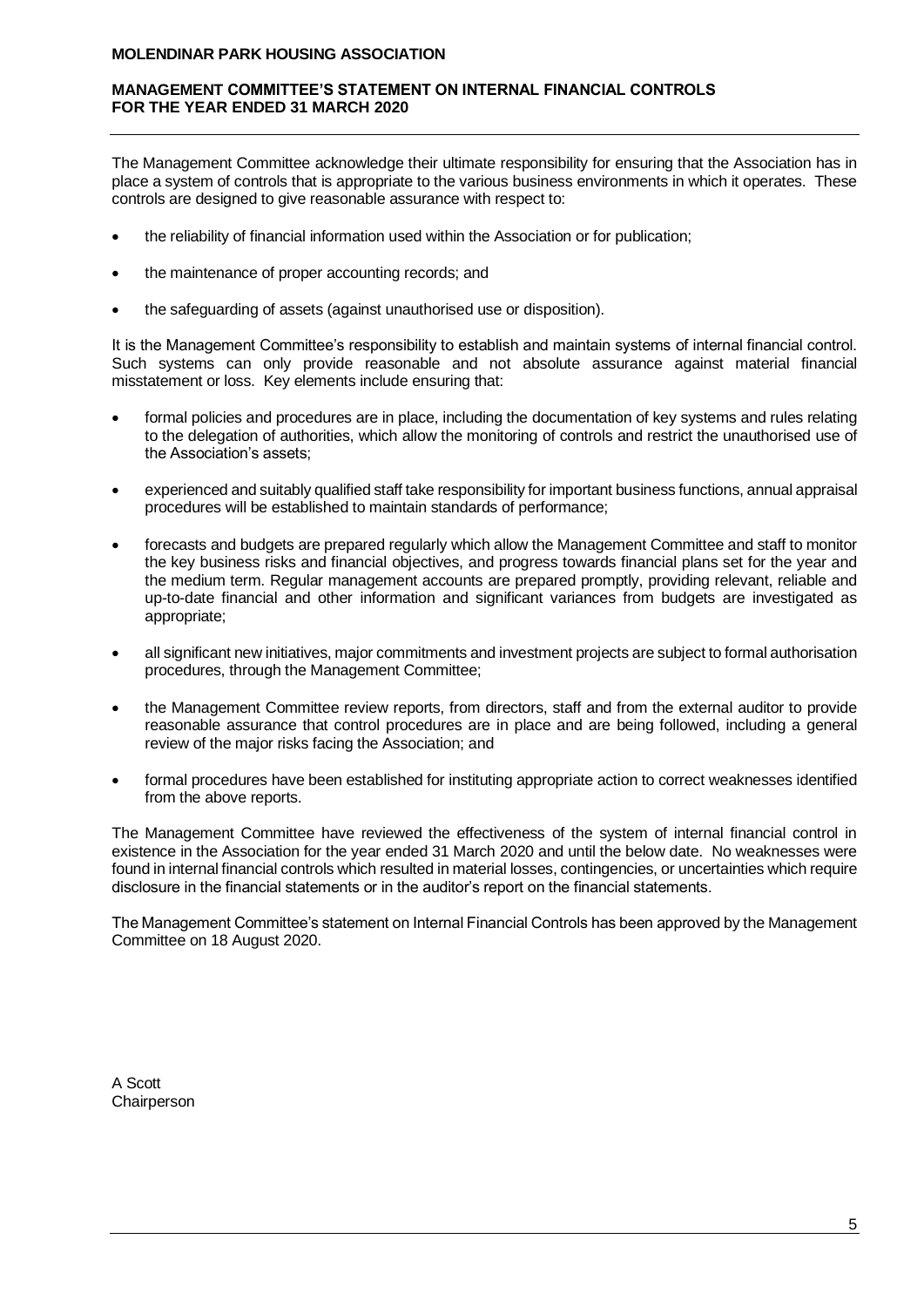## **AUDITOR'S REPORT ON CORPORATE GOVERNANCE MATTERS FOR THE YEAR ENDED 31 MARCH 2020**

In addition to our audit of the Financial Statements, we have reviewed your statement on page 5 concerning the Association's compliance with the information required by the Regulatory Standards in respect of internal financial controls contained within the publication "Our Regulatory Framework" and associated Regulatory Advisory Notes which are issued by the Scottish Housing Regulator.

# **Basis of Opinion**

We carried out our review having regard to the requirements on corporate governance matters within Bulletin 2009/4 issued by the Financial Reporting Council. The Bulletin does not require us to review the effectiveness of the Association's procedures for ensuring compliance with the guidance notes, nor to investigate the appropriateness of the reason given for non-compliance.

# **Opinion**

In our opinion the Statement on Internal Financial Control on page 5 has provided the disclosures required by the relevant Regulatory Standards within the publication "Our Regulatory Framework" and associated Regulatory Advisory Notes issued by the Scottish Housing Regulator in respect of internal financial controls and is consistent with the information which came to our attention as a result of our audit work on the Financial Statements.

Through enquiry of certain members of the Management Committee and Officers of the Association and examination of relevant documents, we have satisfied ourselves that the Management Committee's Statement on Internal Financial Control appropriately reflects the Association's compliance with the information required by the relevant Regulatory Standards in respect of internal financial controls contained within the publication ''Our Regulatory Framework'' and associated Regulatory Advisory Notes issued by the Scottish Housing Regulator in respect of internal financial controls.

**Scott-Moncrieff Audit Services, Statutory Auditor Eligible to act as an auditor in terms of Section 1212 of the Companies Act 2006** Statutory Auditor 25 Bothwell Street Glasgow G2 6NL

Dated: 18 August 2020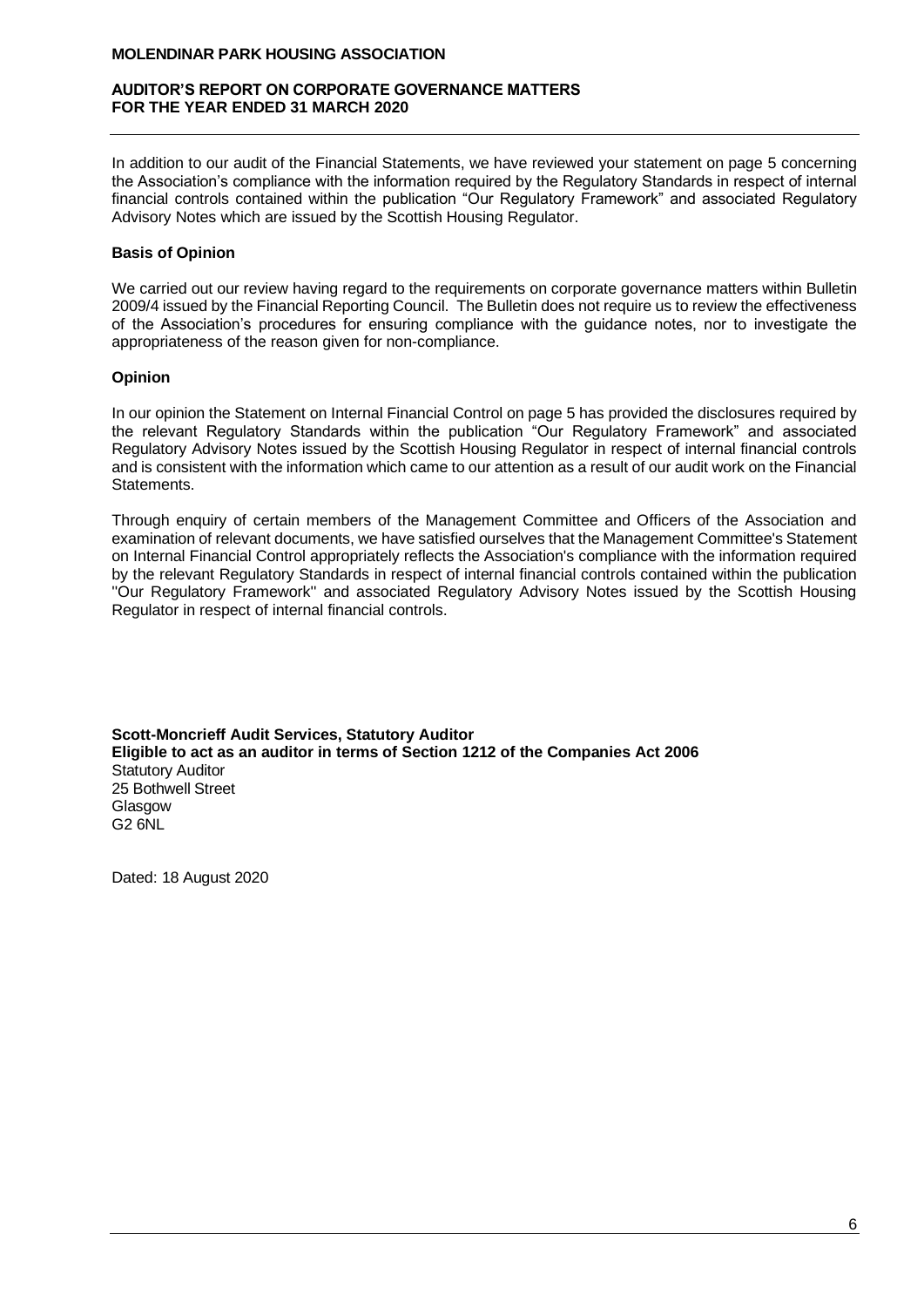# **INDEPENDENT AUDITOR'S REPORT TO THE MEMBERS OF MOLENDINAR HOUSING ASSOCIATION LIMITED ON THE FINANCIAL STATEMENTS FOR THE YEAR ENDED 31 MARCH 2020**

# **Opinion**

We have audited the financial statements of Molendinar Housing Association Limited (the Association) for the year ended 31 March 2020 which comprise the Statement of Comprehensive Income, the Statement of Changes in Capital and Reserves, the Statement of Financial Position, the Statement of Cash Flows and the notes to the financial statements, including a summary of significant accounting policies. The financial reporting framework that has been applied in their preparation is applicable law and United Kingdom Accounting Standards, including Financial Reporting Standard 102 'The Financial Reporting Standard applicable in the UK and Republic of Ireland' (United Kingdom Generally Accepted Accounting Practice).

In our opinion, the financial statements:

- give a true and fair view of the state of the Association's affairs as at 31 March 2020 and of its income and expenditure for the year then ended;
- have been properly prepared in accordance with United Kingdom Generally Accepted Accounting Practice; and
- have been prepared in accordance with the Co-operative and Community Benefit Societies Act 2014. Part 6 of the Housing (Scotland) Act 2010 and the Determination of Accounting Requirements 2019 issued by the Scottish Housing Regulator.

# **Basis for opinion**

We conducted our audit in accordance with International Standards on Auditing (UK) (ISAs (UK)) and applicable law. Our responsibilities under those standards are further described in the auditor's responsibilities for the audit of the financial statements section of our report. We are independent of the Association in accordance with the ethical requirements that are relevant to our audit of the financial statements in the United Kingdom, including the Financial Reporting Council's Ethical Standard, and we have fulfilled our ethical responsibilities in accordance with these requirements. We believe that the audit evidence we have obtained is sufficient and appropriate to provide a basis for our audit opinion.

## **Conclusions relating to going concern**

We have nothing to report in respect of the following matters in which the ISAs (UK) require us to report to you where:

- the Management Committee's use of the going concern basis of accounting in the preparation of the financial statements is not appropriate; or
- the Management Committee has not disclosed in the financial statements any identified material uncertainties that may cast significant doubt about the Association's ability to continue to adopt the going concern basis of accounting for a period of at least twelve months from the date when the financial statements are authorised for issue.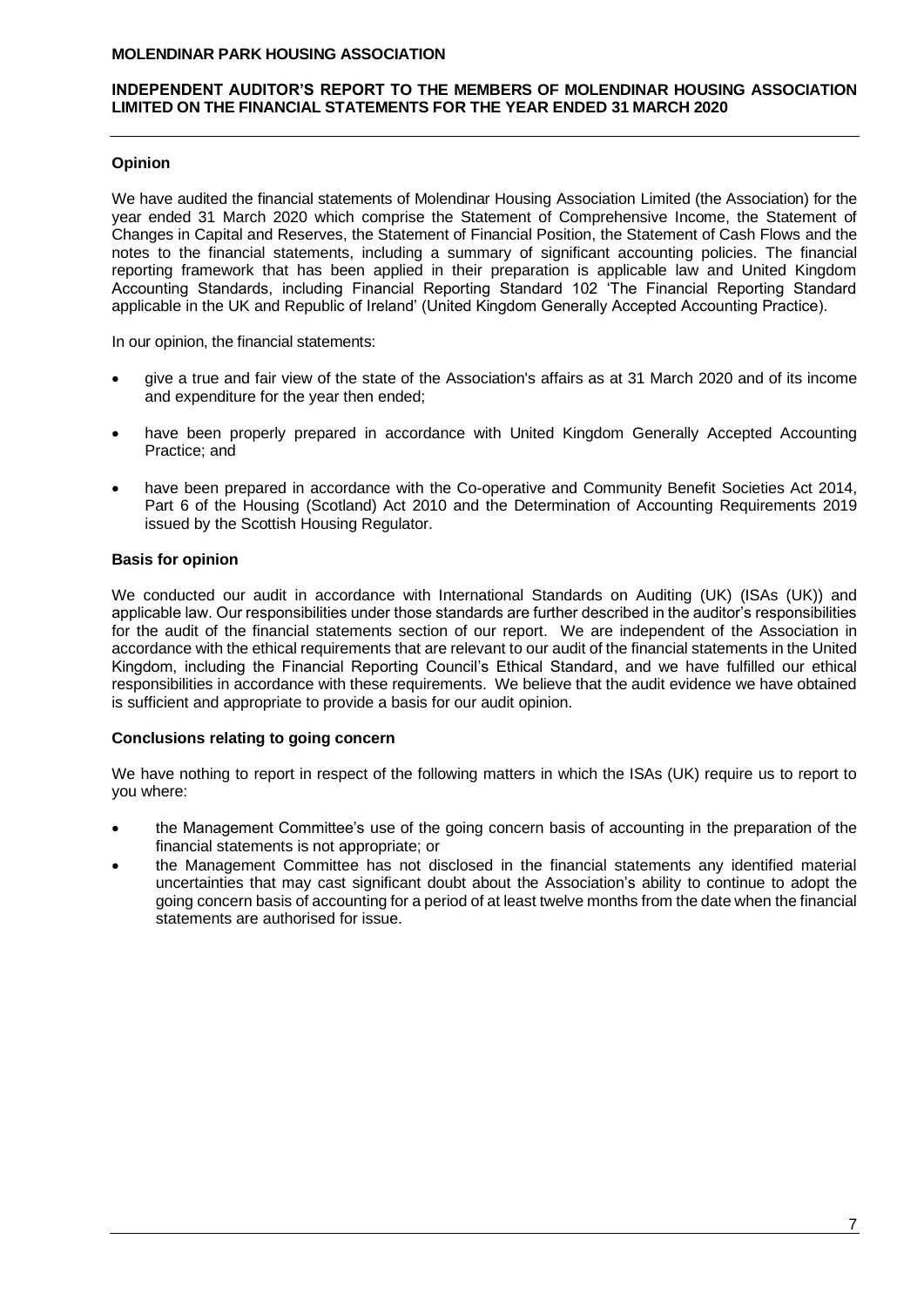# **INDEPENDENT AUDITOR'S REPORT TO THE MEMBERS OF MOLENDINAR HOUSING ASSOCIATION LIMITED ON THE FINANCIAL STATEMENTS FOR THE YEAR ENDED 31 MARCH 2020**

# **Other information**

The Management Committee are responsible for the other information. The other information comprises the information included in the annual report, other than the financial statements and our Auditor's Report thereon. Our opinion on the financial statements does not cover the other information and, except to the extent otherwise explicitly stated in our report, we do not express any form of assurance conclusion thereon.

In connection with our audit of the financial statements, our responsibility is to read the other information and, in doing so, consider whether the other information is materially inconsistent with the financial statements or our knowledge obtained in the audit or otherwise appears to be materially misstated. If we identify such material inconsistencies or apparent material misstatements, we are required to determine whether there is a material misstatement in the financial statements or a material misstatement of the other information. If, based on the work we have performed, we conclude that there is a material misstatement of this other information, we are required to report that fact.

We have nothing to report in this regard.

## **Matters on which we are required to report by exception**

We have nothing to report in respect of the following matters where the Co-operative and Community Benefit Societies Act 2014 require us to report to you if, in our opinion:

- a satisfactory system of control over transactions has not been maintained; or
- the Association has not kept proper accounting records; or
- the financial statements are not in agreement with the books of account; or
- we have not received all the information and explanations we need for our audit.

## **Responsibilities of the Management Committee**

As explained more fully in the Statement of the Management Committee's Responsibilities set out on pages 3 and 4, the Management Committee is responsible for the preparation of the financial statements and for being satisfied that they give a true and fair view, and for such internal control as the Management Committee determine is necessary to enable the preparation of financial statements that are free from material misstatement, whether due to fraud or error.

In preparing the financial statements, the Management Committee are responsible for assessing the Association's ability to continue as a going concern, disclosing, as applicable, matters related to going concern and using the going concern basis of accounting unless the Management Committee either intend to liquidate the Association or to cease operations, or have no realistic alternative but to do so.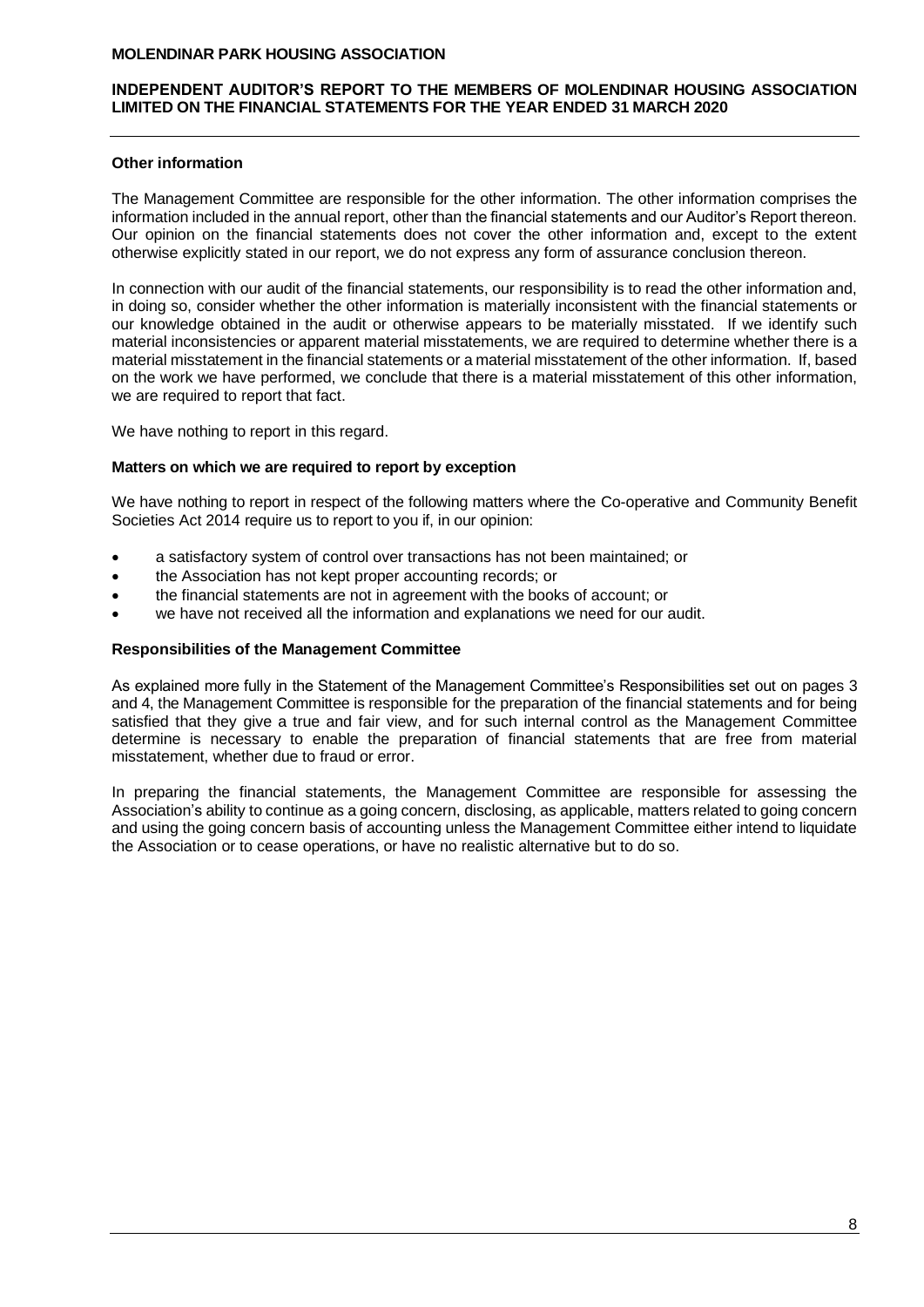# **INDEPENDENT AUDITOR'S REPORT TO THE MEMBERS OF MOLENDINAR HOUSING ASSOCIATION LIMITED ON THE FINANCIAL STATEMENTS FOR THE YEAR ENDED 31 MARCH 2020**

## **Auditor's responsibilities for the audit of the financial statements**

We have been appointed as auditor under the Co-operative and Community Benefit Societies Act 2014 and report in accordance with the Act and relevant regulations made or having effect thereunder.

Our objectives are to obtain reasonable assurance about whether the financial statements as a whole are free from material misstatement, whether due to fraud or error, and to issue an auditor's report that includes our opinion. Reasonable assurance is a high level of assurance, but is not a guarantee that an audit conducted in accordance with ISAs (UK) will always detect a material misstatement when it exists. Misstatements can arise from fraud or error and are considered material if, individually or in aggregate, they could reasonably be expected to influence the economic decisions of users taken on the basis of these financial statements.

A further description of our responsibilities for the audit of the financial statements is located on the Financial Reporting Council's website at: [www.frc.org.uk/auditorsresponsibilities.](http://www.frc.org.uk/auditorsresponsibilities) This description forms part of our auditor's report.

# **Use of our report**

This report is made solely to the Association's members, as a body, in accordance with Section 87 of the Cooperative and Community Benefit Societies Act 2014.

Our audit work has been undertaken so that we might state to the Association's members, as a body, those matters we are required to state to them in an auditor's report and for no other purpose. To the fullest extent permitted by law, we do not accept or assume responsibility to anyone other than the Association and the Association's members, as a body, for our audit work, for this report, or for the opinions we have formed.

**Scott-Moncrieff Audit Services, Statutory Auditor Eligible to act as an auditor in terms of Section 1212 of the Companies Act 2006** 25 Bothwell Street Glasgow G2 6NL

Date: 18 August 2020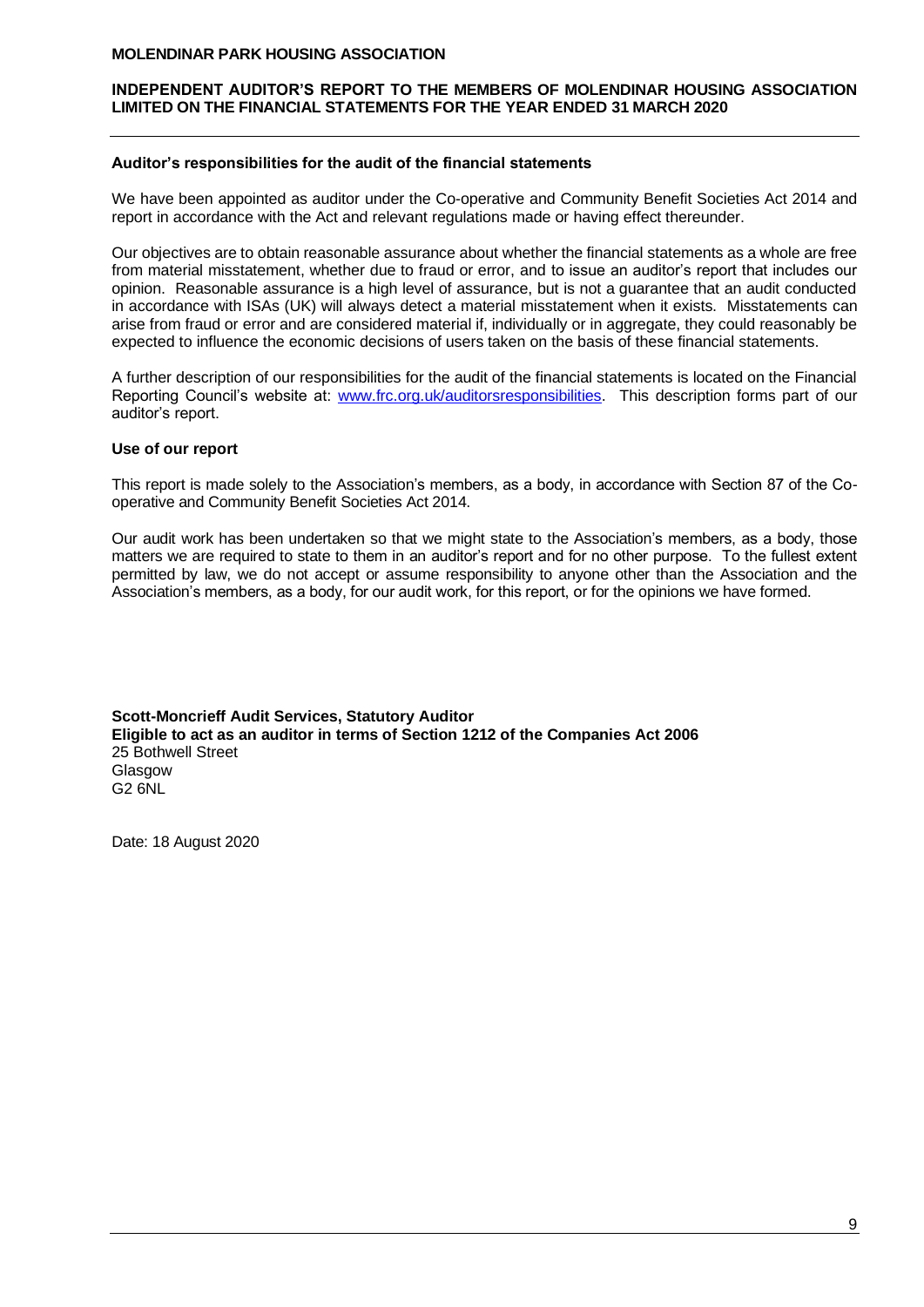# **STATEMENT OF COMPREHENSIVE INCOME FOR THE YEAR ENDED 31 MARCH 2020**

| <b>Notes</b> | 2020<br>£   | 2019<br>£              |
|--------------|-------------|------------------------|
| 4            | 2,367,007   | 2,324,597              |
| 4            | (2,015,703) | (1,816,119)            |
| 4            | 351,304     | 508,478                |
| 8            | 15,767      |                        |
| 9            | (35, 670)   | (83, 113)              |
| 10           | 5,852       | 50,926                 |
|              | 337,253     | 476,291                |
|              |             |                        |
|              | 337,253     | 476,291                |
|              |             |                        |
| 22<br>22     | 376,000     | (144, 633)<br>(66,000) |
|              | 713,253     | 265,658                |
|              |             |                        |

The results for the year relate wholly to continuing activities.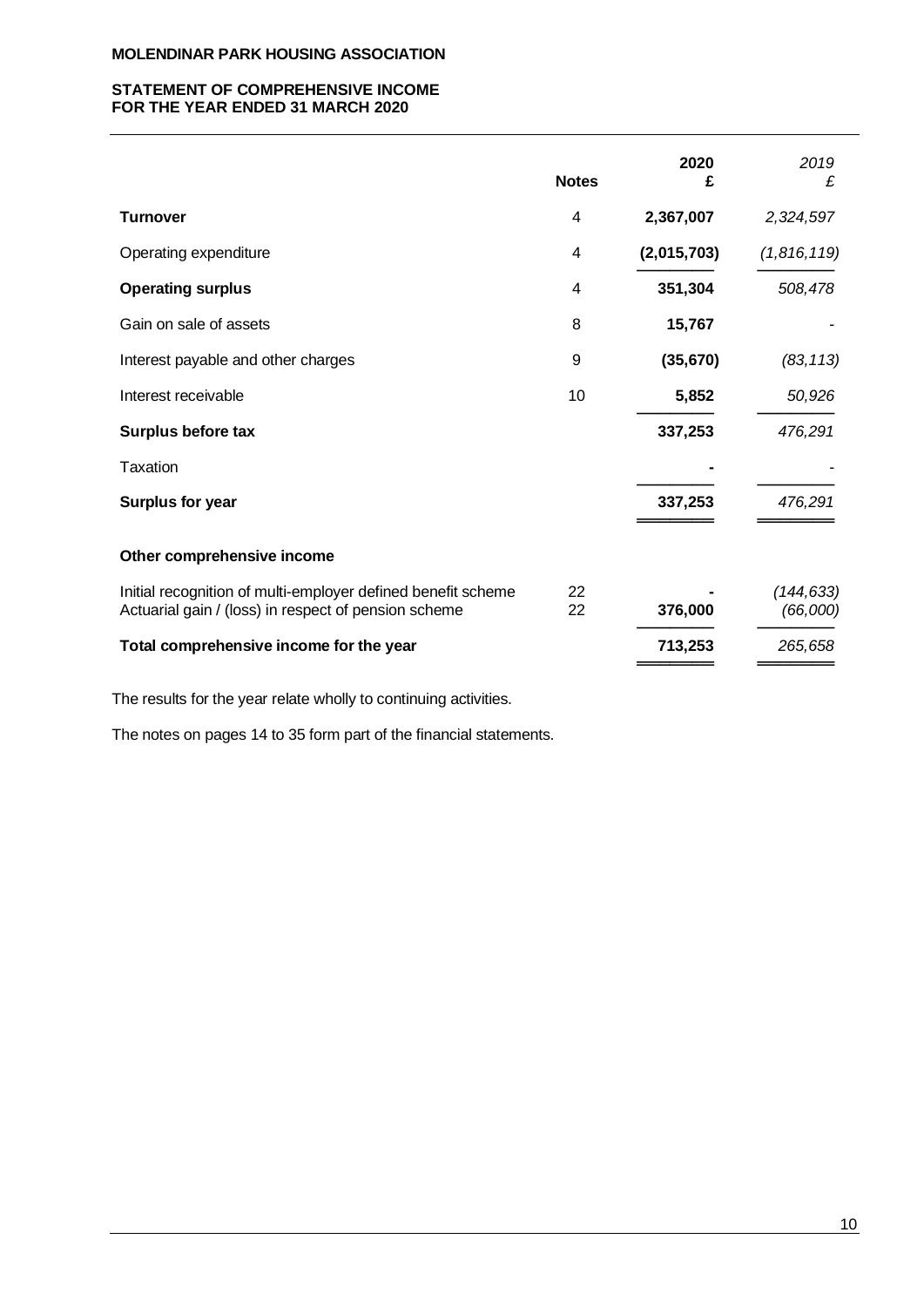# **STATEMENT OF CHANGES IN CAPITAL AND RESERVES AS AT 31 MARCH 2020**

|                                   | <b>Share</b><br><b>Capital</b> | <b>Revenue</b><br><b>Reserve</b><br>£ | <b>Total</b><br><b>Reserves</b><br>£ |
|-----------------------------------|--------------------------------|---------------------------------------|--------------------------------------|
| <b>Balance at 1 April 2019</b>    | 44                             | 4,154,309                             | 4,154,353                            |
| <b>Shares issued</b>              | 9                              |                                       |                                      |
| <b>Total Comprehensive Income</b> | $\blacksquare$                 | 713,253                               | 713,253                              |
| Balance at 31 March 2020          | 53                             | 4,867,562                             | 4,867,615                            |
|                                   |                                |                                       |                                      |

# **STATEMENT OF CHANGES IN CAPITAL AND RESERVES AS AT 31 MARCH 2019**

|                                   | <b>Share</b><br>Capital | Revenue<br>Reserve<br>£ | Total<br>Reserves<br>£ |
|-----------------------------------|-------------------------|-------------------------|------------------------|
| Balance at 1 April 2018           | 26                      | 3,888,651               | 3,888,677              |
| Shares issued                     | 18                      |                         | 18                     |
| <b>Total Comprehensive Income</b> |                         | 265.658                 | 265,658                |
| Balance at 31 March 2019          | 44                      | 4, 154, 309             | 4, 154, 353            |
|                                   |                         |                         |                        |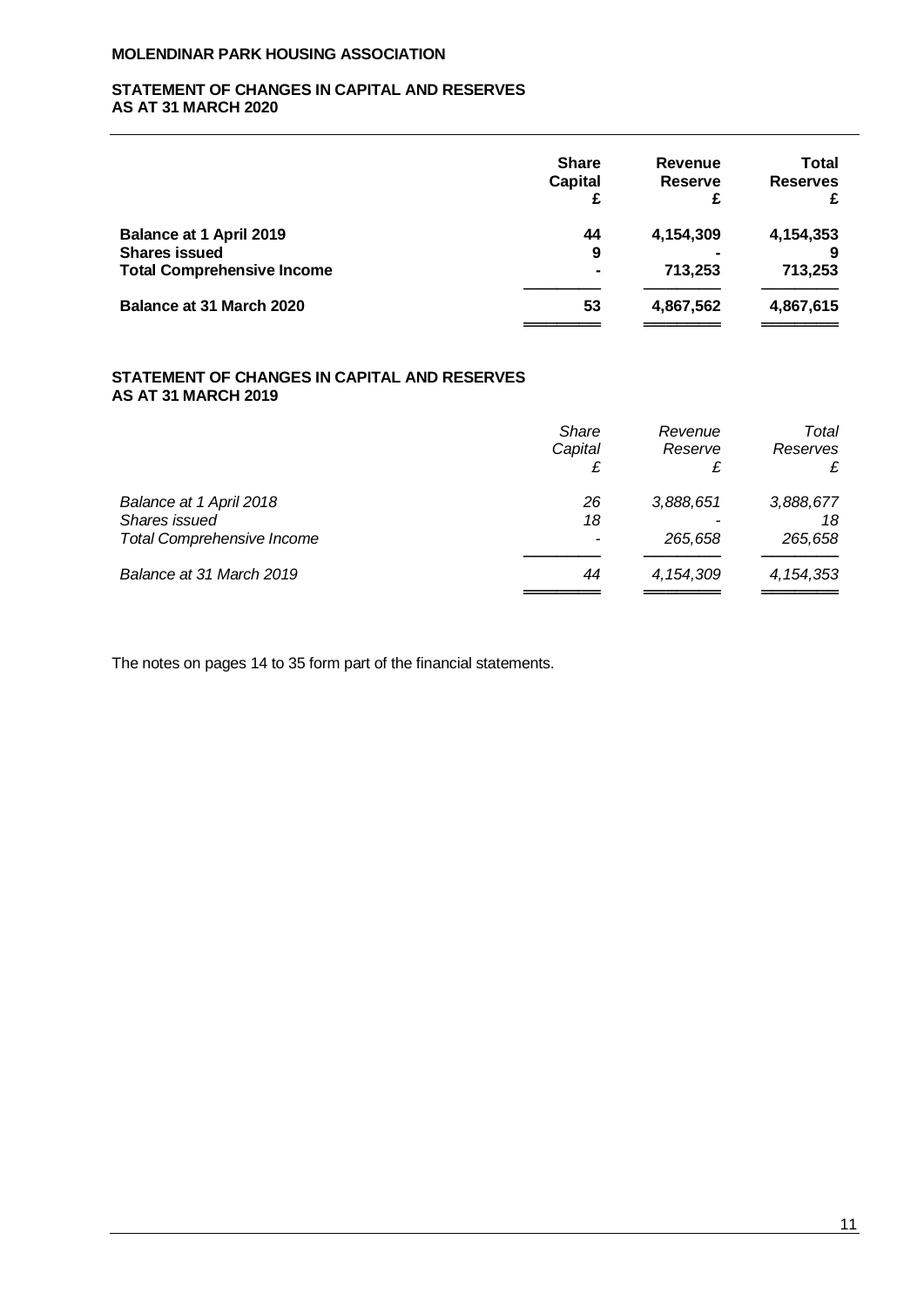# **STATEMENT OF FINANCIAL POSITION AS AT 31 MARCH 2020**

|                                                                    | <b>Notes</b>           | £                    | 2020<br>£            | £                    | 2019<br>£            |
|--------------------------------------------------------------------|------------------------|----------------------|----------------------|----------------------|----------------------|
| <b>Tangible Fixed Assets</b>                                       |                        |                      |                      |                      |                      |
| Housing properties<br>Other assets                                 | 11<br>11               |                      | 13,179,063<br>74,455 |                      | 13,491,928<br>63,951 |
|                                                                    |                        |                      | 13,253,518           |                      | 13,555,879           |
| <b>Current Assets</b><br><b>Debtors</b>                            | 13                     | 134,876              |                      | 70,930               |                      |
| Cash and cash equivalents<br>Investments                           | 14a<br>14 <sub>b</sub> | 1,170,055<br>509,374 |                      | 1,005,949<br>504,818 |                      |
|                                                                    |                        | 1,814,305            |                      | 1,581,697            |                      |
| <b>Current Liabilities</b><br>Creditors due within one year        | 15                     | (964, 408)           |                      | (1,012,850)          |                      |
| <b>Net current assets</b>                                          |                        |                      | 849,897              |                      | 568,847              |
|                                                                    |                        |                      | 14,103,415           |                      | 14, 124, 726         |
| Creditors due after more than one<br>year                          | 16                     |                      | (2,677,233)          |                      | (2,741,597)          |
| <b>Deferred Income: Social Housing</b><br>Grant more than one year | 17                     |                      | (6, 548, 567)        |                      | (6, 815, 776)        |
| Pension liability                                                  | 22                     |                      | (10,000)             |                      | (413,000)            |
| <b>Net Assets</b>                                                  |                        |                      | 4,867,615            |                      | 4, 154, 353          |
| <b>Capital and Reserves</b>                                        |                        |                      |                      |                      |                      |
| Called up share capital<br>Revenue reserves                        | 18                     |                      | 53<br>4,867,562      |                      | 44<br>4, 154, 309    |
|                                                                    |                        |                      | 4,867,615            |                      | 4, 154, 353          |

These financial statements were approved by the Management Committee and authorised for issue on 18 August 2020 and signed on its behalf by:

A Scott - Chairperson ………………………………………

B Johnston - Committee member ………………………………………

J Smillie (Secretary) ………………………………………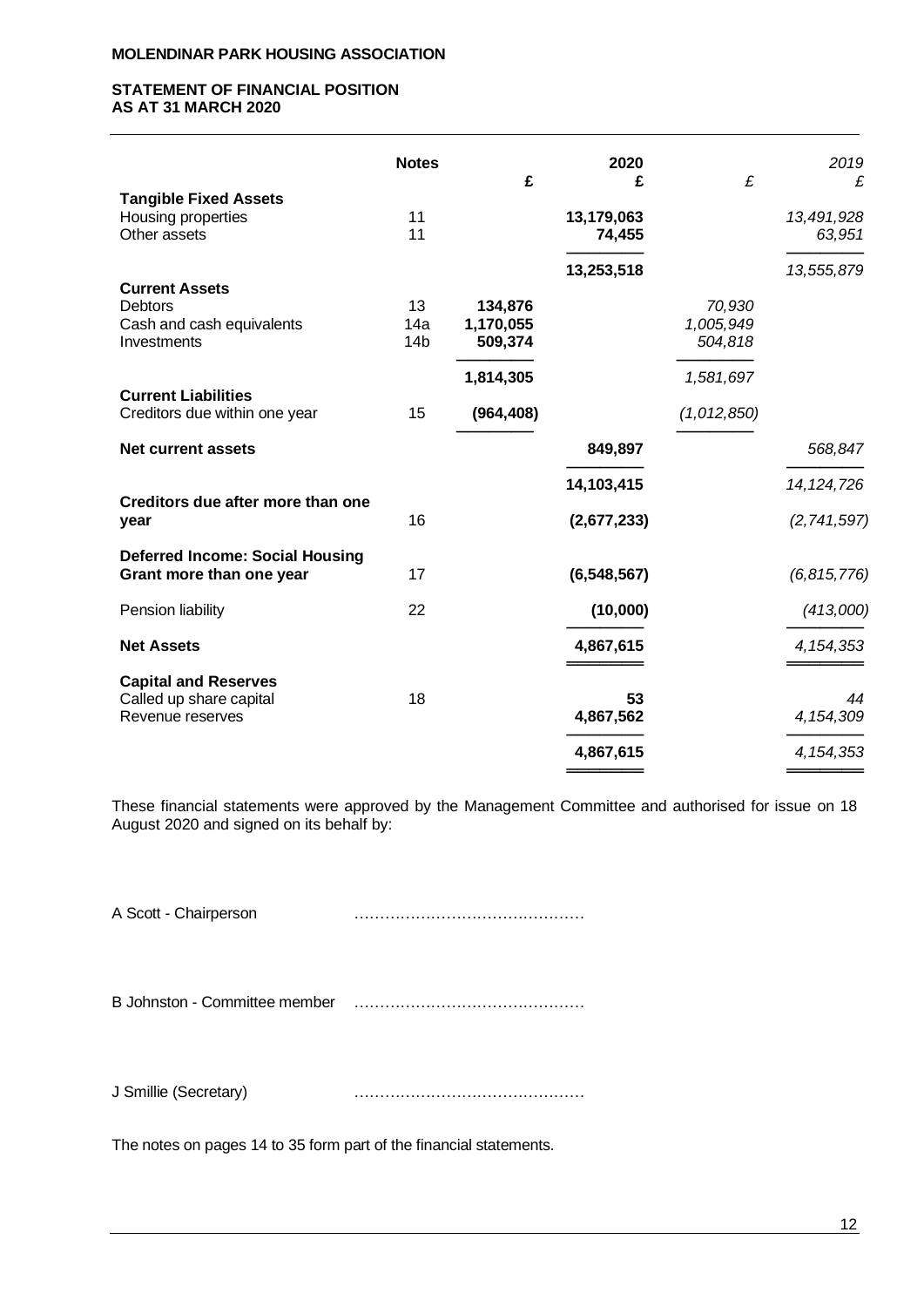# **STATEMENT OF CASH FLOWS FOR THE YEAR ENDED 31 MARCH 2020**

|                                                                                                                                                                                    | <b>Notes</b> | £                                              | 2020<br>£  | £                                        | 2019<br>£  |
|------------------------------------------------------------------------------------------------------------------------------------------------------------------------------------|--------------|------------------------------------------------|------------|------------------------------------------|------------|
| Net cash generated from operating<br>activities                                                                                                                                    | 19           |                                                | 385,781    |                                          | 778,974    |
| Cash flow from investing activities<br>Purchase of tangible fixed assets<br>Proceeds from sale of tangible fixed assets<br>Housing Association Grant received<br>Interest received |              | (167, 084)<br>43,966<br>5,852                  |            | (360, 146)<br>4,926                      |            |
| Cash flow from financing activities<br>Interest paid<br>New loan secured<br>Repayment of borrowings<br>Issue of share capital<br>Deposit to current asset investment               |              | (26, 670)<br>155,000<br>(228, 192)<br>(4, 556) | (117, 266) | (28, 113)<br>(227, 226)<br>18<br>(4,089) | (355, 220) |
|                                                                                                                                                                                    |              |                                                | (104, 409) |                                          | (259, 410) |
| Net changes in cash and cash equivalents                                                                                                                                           |              |                                                | 164,106    |                                          | 164,344    |
| Cash and cash equivalents at 1 April                                                                                                                                               |              |                                                | 1,005,949  |                                          | 841,605    |
| Cash and cash equivalents at 31 March                                                                                                                                              | 14a          |                                                | 1,170,055  |                                          | 1,005,949  |

# **(i) Analysis of changes in net debt**

|                                                     | At 1 April<br>2019<br>£   | <b>Cash flows</b><br>£ | Other non-<br>cash<br>changes<br>£ | At 31<br><b>March 2020</b><br>£ |
|-----------------------------------------------------|---------------------------|------------------------|------------------------------------|---------------------------------|
| Cash and cash equivalents                           |                           |                        |                                    |                                 |
| Cash                                                | 1,005,949                 | 164,106                |                                    | 1,170,055                       |
| Cash and cash equivalents                           | 1,005,949                 | 164,106                |                                    | 1,170,055                       |
| Current asset investments                           | 504,818                   | 4,556                  |                                    | 509,374                         |
| <b>Borrowings</b>                                   |                           |                        |                                    |                                 |
| Debt due within one year<br>Debt due after one year | (235, 655)<br>(2,741,597) | 228,192<br>(155,000)   | (219, 364)<br>219,364              | (226, 827)<br>(2,677,233)       |
|                                                     | (2,977,252)               | 73,192                 |                                    | (2,904,060)                     |
| Total                                               | (1,466,485)               | 241,854                |                                    | (1, 224, 631)                   |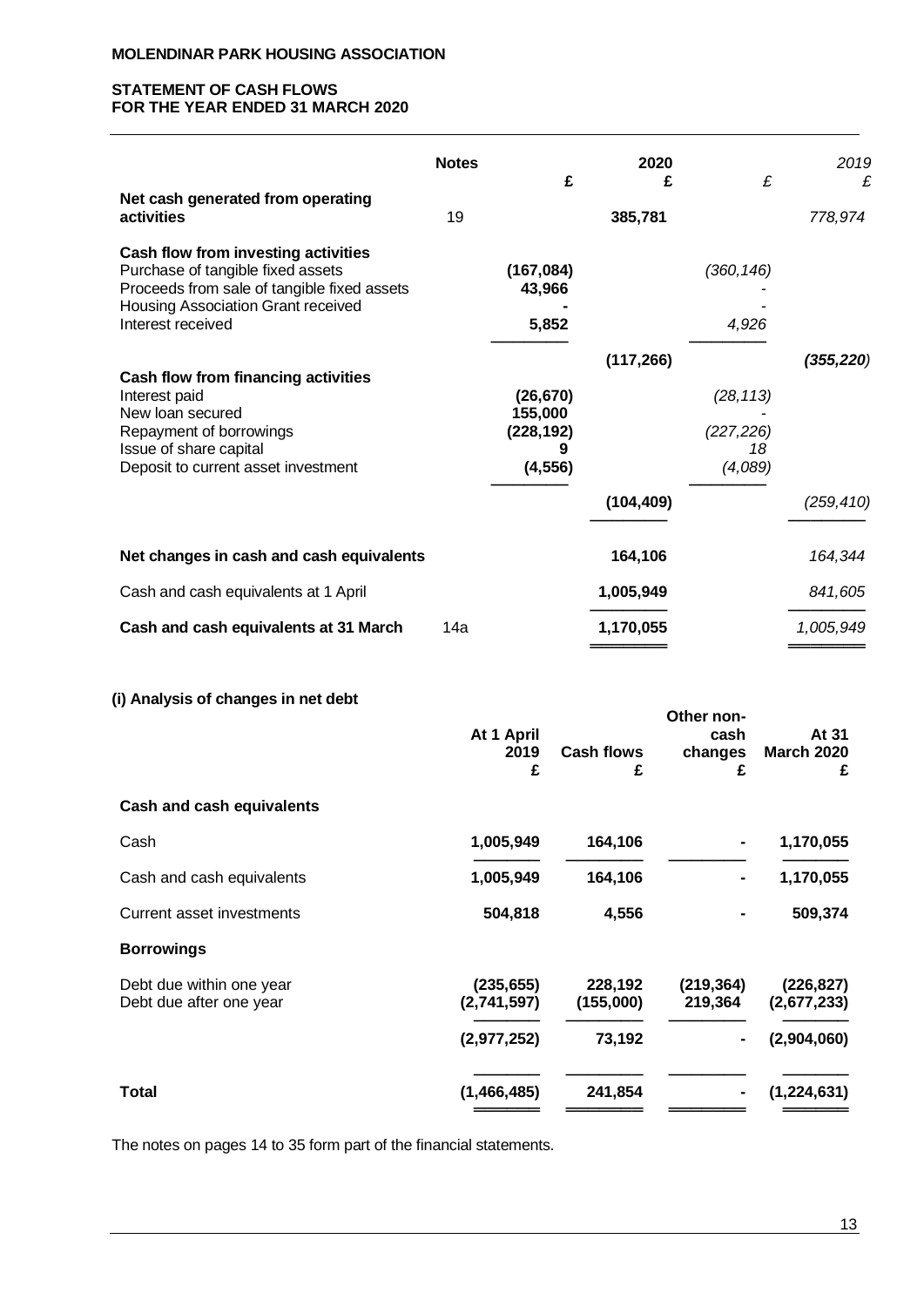## **1. General Information**

The financial statements have been prepared in accordance with FRS 102 'The Financial Reporting Standard applicable in the UK and Republic of Ireland' (United Kingdom Generally Accepted Accounting Practice) and comply with the requirements of the Determination of Accounting Requirements 2019 as issued by the Scottish Housing Regulator and the Statement of Recommended Practice for Social Housing Providers issued in 2018. The principal accounting policies are set out below.

The preparation of these financial statements in compliance with FRS 102 requires the use of certain accounting estimates. It also requires management to exercise judgement in applying the Association's accounting policies (see note 3).

The presentation currency is pounds sterling and the financial statements are rounded to the nearest whole number.

The Association is defined as a public benefit entity and thus the Association complies with all disclosure requirements relating to public benefit entities. The Association is a registered social landlord in Scotland and its registered number is HAL 274. These financial statements represent the results of the Association only.

The Association's registered charity number is SC043725.

The address of the Association's registered office is:

3 Graham Square Glasgow G31 1AD

# **2. Accounting Policies**

# **Basis of accounting**

The financial statements are prepared on the historical cost basis of accounting subject to the revaluation of certain fixed assets and in accordance with applicable accounting standards.

The effect of events relating to the year ended 31 March 2020, which occurred before the date of approval of the financial statements by the Board of Management have been included in the statements to the extent required to show a true and fair view of the state of affairs as at 31 March 2020 and of the results for the year ended on that date.

## **Going concern**

The Management Committee anticipate that a surplus will be generated in the year to 31 March 2021 and also in the year to 31 March 2022. The Association has a healthy cash and net current asset position and thus the Management Committee are satisfied that there is sufficient resources in place to continue operating for the foreseeable future. Thus the Management Committee continue to adopt the going concern basis of accounting in preparing the annual financial statements. The impact of Covid-19 has been included in these considerations.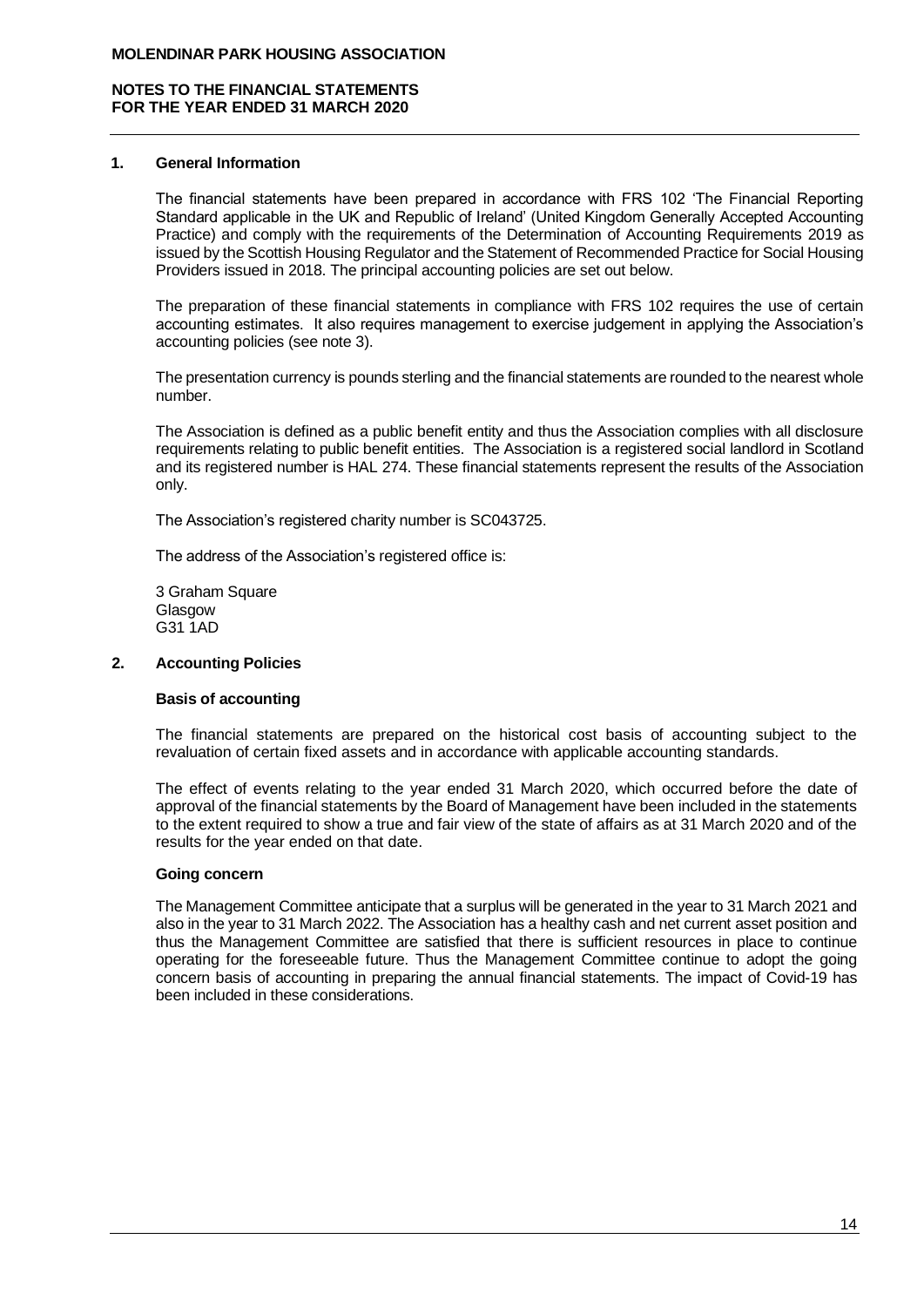# **2. Accounting Policies (cont'd)**

#### **Finance**

The financial statements have been prepared on the basis that the capital expenditure referred to in note 11 will be grant aided, funded by loans, met out of reserves, or from proceeds of sales.

## **Turnover**

Turnover represents rental and service charge income receivable, fees receivable and revenue grants receivable from local authorities and other agencies. Also included is any income from first tranche shared ownership disposals and management fees for the factoring of properties for private owners as the provision of factoring services is accounted for on an ongoing basis.

## **Apportionment of management expenses**

Direct employee administration and operating costs have been apportioned to the Statement of Comprehensive Income on the basis of costs of the staff to the extent that they are directly engaged in each of the operations dealt with in the financial statements.

The costs of cyclical and major repairs are charged to the Statement of Comprehensive Income in the year in which they are incurred.

#### **Interest receivable**

Interest receivable is recognised in the Statement of Comprehensive Income using the effective interest rate method.

#### **Interest payable**

Finance costs are charged to the Statement of Comprehensive Income over the term of the debt using the effective interest method so that the amount charged is at a constant rate on the carrying amount. Issue costs are initially recognised as a reduction in the proceeds of the associated capital instrument.

## **Depreciation**

## **(i) Housing Properties**

Housing properties are stated at cost, less accumulated depreciation. Each housing unit has been split between its major component parts. Each major component is depreciated on a straight line basis over its expected economic useful life. The following major components and useful lives have been identified by the Association.

- Land not depreciated.
- Structure over 50 years.
- Windows over 40 years.
- Kitchen over 20 years.
- Bathroom over 30 years.
- Central Heating over 20 years.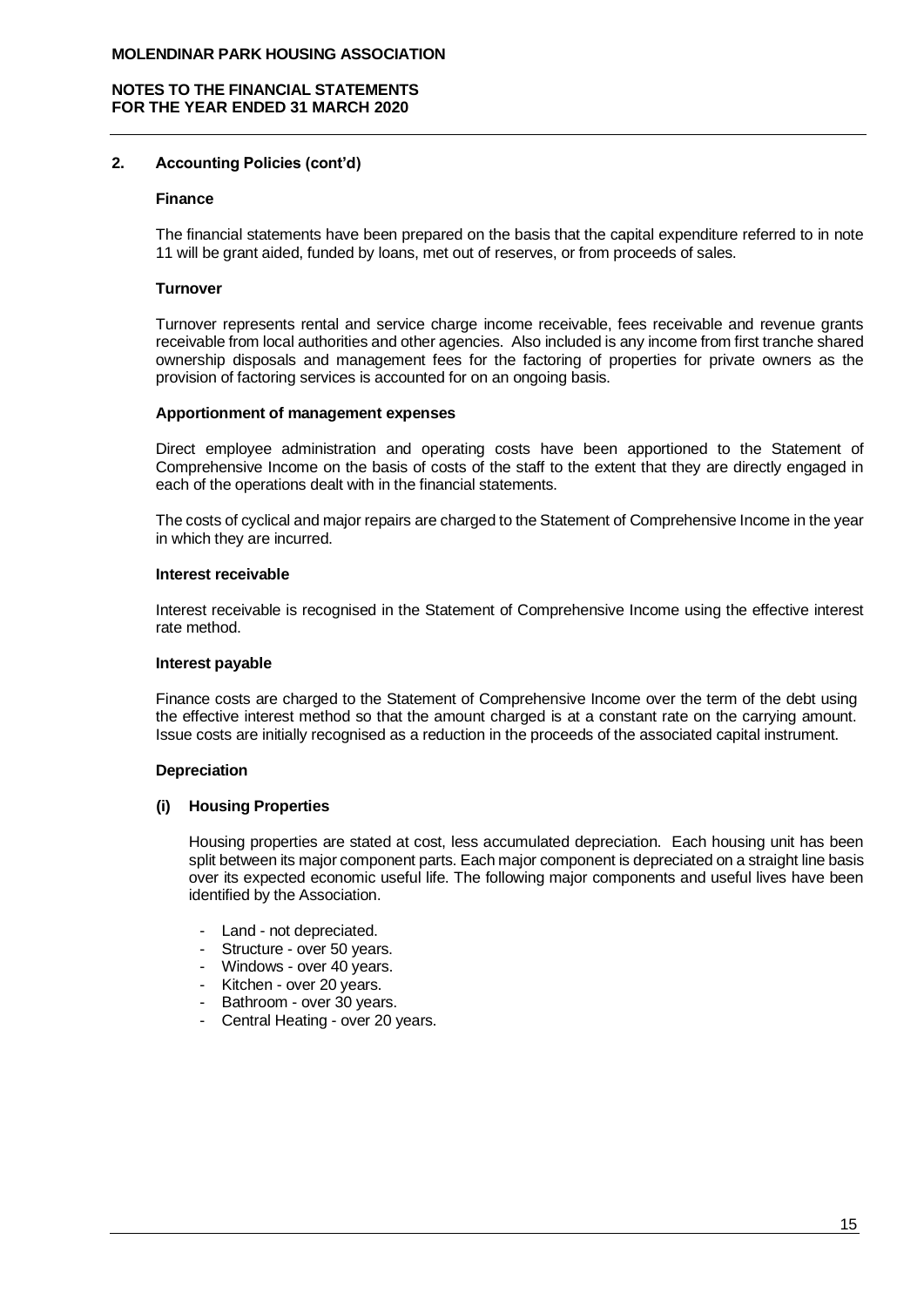## **NOTES TO THE FINANCIAL STATEMENTS FOR THE YEAR ENDED 31 MARCH 2020**

# **2. Accounting Policies (cont'd)**

**Depreciation (cont'd)**

#### **(ii) Other fixed assets**

The Association's assets are written off evenly over their expected useful lives as follows:

| Office property                 | ۰ | 2% per annum  |  |
|---------------------------------|---|---------------|--|
| Furniture, fittings & equipment | ٠ | 20% per annum |  |
| Computer equipment              | ٠ | 33% per annum |  |

A full year's depreciation is charged on these assets in the year of purchase, but no charge is made in the year of disposal.

#### **Housing Properties**

Housing properties are stated at cost less accumulated depreciation. The cost of such properties includes the following:

- (i) cost of acquiring land and buildings;
- (ii) development expenditure including applicable overheads; and
- (iii) interest charged on the loans raised to finance the scheme.

These costs are either termed "qualifying costs" for approved Government grant schemes and are considered for mortgage loans by the relevant lending authorities or they are met out of the Association's reserves.

All invoices and architects' certificates relating to capital expenditure incurred in the year at gross value before retentions are included in the financial statements for the year, provided that the dates of issue or valuations are prior to the year end.

Works to existing properties will generally be capitalised under the following circumstances:

- (iv) Where a component of the housing property that has been treated separately for depreciation purposes and depreciated over its useful economic life is replaced or restored; or
- (v) Where the subsequent expenditure provides an enhancement of the economic benefits of the tangible fixed assets in excess of the previously assessed standard of performance. Such enhancement can occur if the improvements result in an increase in rental income, a material reduction in future maintenance costs or a significant extension of the life of the property.

Works to existing properties which fail to meet the above criteria are charged to the Statement of Comprehensive Income.

Expenditure on schemes which are subsequently aborted is written off in the year in which it is recognised that the scheme will not be developed to completion.

#### **Impairment of fixed assets**

Reviews for impairment of housing properties are carried out on an annual basis and any impairment in an income-generating unit is recognised by a charge to the Statement of Comprehensive Income. Impairment is recognised where the carrying value of an income-generating unit exceeds the higher of its net realisable value or its value in use. Value in use represents the net present value of expected future cash flows from these units.

Impairment of assets would be recognised in the Statement of Comprehensive Income.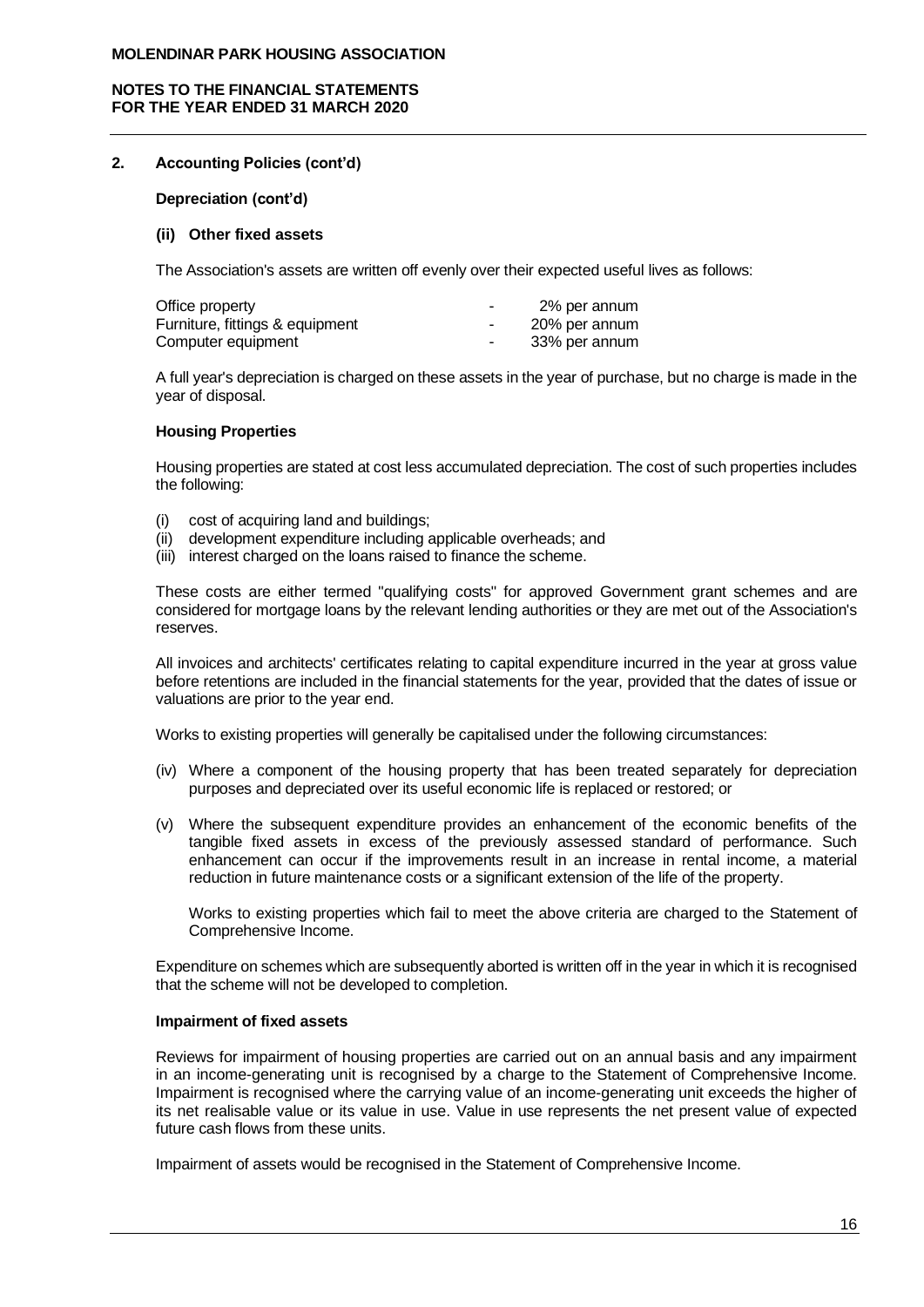# **2. Accounting Policies (cont'd)**

#### **Development administration costs**

Development administration costs relating to development activities are capitalised based on an apportionment of the staff time spent directly on this activity.

## **Capitalisation of interest**

Interest incurred on financing a development is capitalised up to the date of practical completion of the scheme.

## **Debtors**

Short term debtors are measured at transaction price, less any impairment.

## **Rental arrears**

Rental arrears represents amounts due by tenants for rental of social housing properties at the year end. Rental arrears are reviewed regularly by management and written down to the amount deemed recoverable. Any provision deemed necessary is shown alongside gross rental arrears in note 13.

## **Cash & cash equivalents and Current asset investments**

Cash is represented by cash in hand and deposits with financial institutions repayable without penalty on notice of not more than 24 hours. Cash equivalents are highly liquid investments that mature in no more than three months from the date of acquisition and that are readily convertible to known amounts of cash with insignificant risk of change in value. Current asset investments are represented by long-term deposits with financial institutions repayable after 3 months.

## **Creditors**

Short term creditors are measured at the transaction price. Other financial liabilities, including bank loans, are measured initially at fair value, net of transaction costs, and are measured subsequently at amortised cost using the effective interest method.

## **Financial Instruments**

The Association only enters into basic financial instruments transactions that result in the recognition of financial assets and liabilities like trade and other accounts receivable and payable, loans from banks and related parties.

Debt instruments (other than those wholly repayable or receivable within one year), including loans and other accounts receivable and payable, are initially measured at the present value of the future cash flows and subsequently at amortised cost using the effective interest method. Debt instruments that are payable or receivable within one year, typically trade payables or receivables, are measured, initially and subsequently, at the undiscounted amount of the cash or other consideration, expected to be paid or received. However if the arrangements of a short-term instrument constitute a financing transaction, like the payment of a trade debt deferred beyond normal business terms or financed at a rate of interest that is not a market rate or in case of an out-right short-term loan not at market rate, the financial asset or liability is measured, initially, at the present value of the future cash flow discounted at a market rate of interest for a similar debt instrument and subsequently at amortised cost.

Financial assets are derecognised when contractual rights to the cash flows from the assets expire, or when the Association has transferred substantially all the risks and rewards of ownership.

Financial liabilities are derecognised only once the liability has been extinguished through discharge, cancellation or expiry.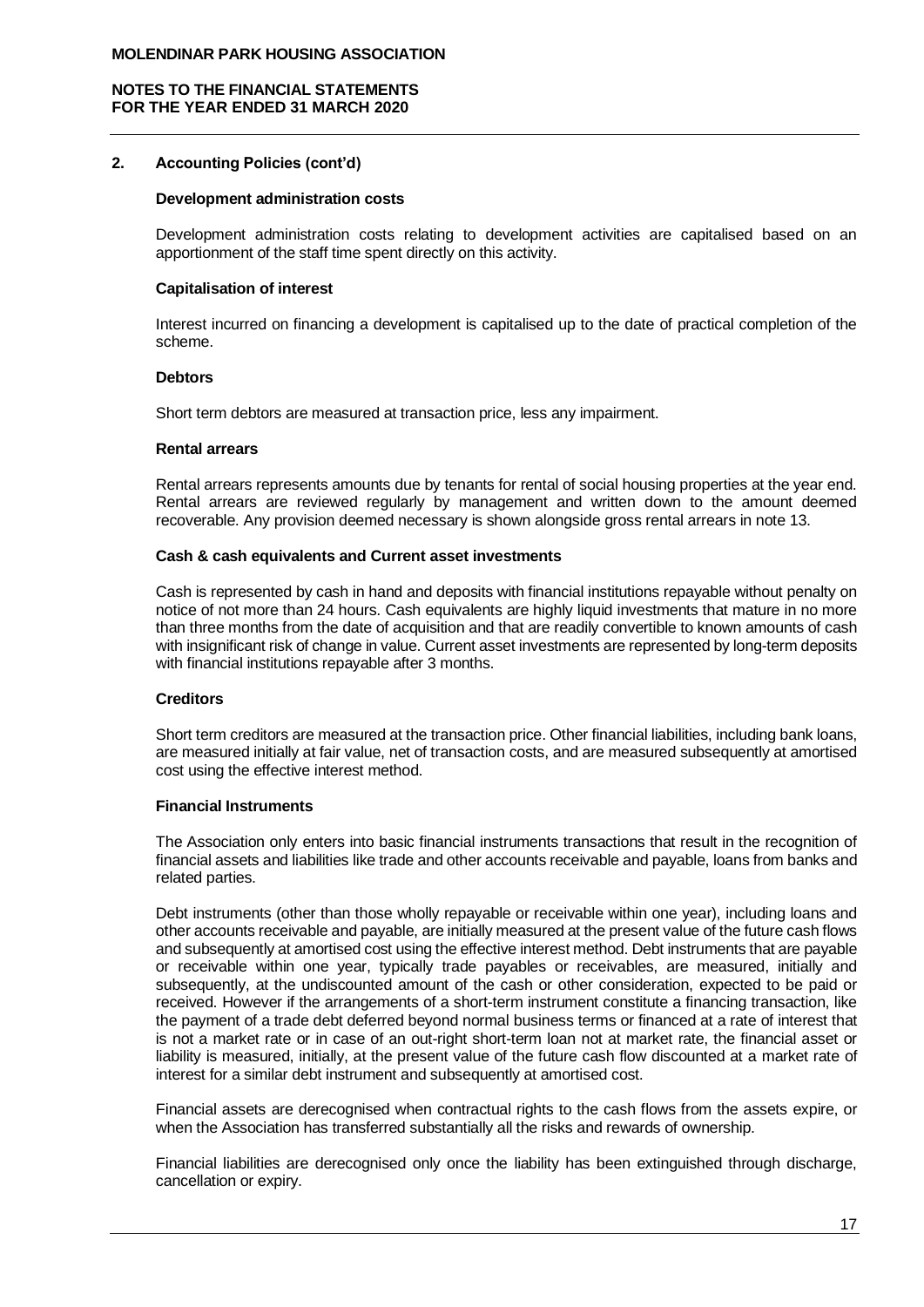#### **2. Accounting Policies (cont'd) Government Capital Grants**

Government capital grants, at amounts approved by The Scottish Government or Glasgow City Council, are paid directly to the Association as required to meet its liabilities during the development process. These are treated as deferred capital grants and are released to income over the useful life of the assets they relate to on completion of the development phase.

## **Government Revenue Grants**

Government revenue grants are recognised using the accrual method which means the Association recognises the grant in income on a systematic basis over the period in which the Association recognises the related costs for which the grant is intended to compensate.

#### **Non-government capital and revenue grants**

Non-government capital grants and revenue grants are recognised using the performance model. If there are no performance conditions attached the grants are recognised as income when the grants are received or receivable.

A grant that imposes specific future performance related conditions on the recipient is recognised as revenue only when the performance related conditions are met.

A grant received before the revenue recognition criteria are satisfied is recognised as a liability.

## **Loans**

Mortgage loans are advanced by financial institutions under the terms of individual mortgage deeds in respect of each property or housing scheme. Advances are available only in respect of those developments which have been given approval for Government Capital Grant by the Scottish Government or Glasgow City Council.

## **Pension Costs (Note 22)**

## *The Scottish Housing Association Defined Benefits Pension Scheme*

The Association participates in The Scottish Housing Associations' Defined Benefits Pension Scheme (SHAPS) and retirement benefits to employees of the Association are funded by the contributions from all participating employers and employees in the scheme. Payments are made in accordance with periodic calculations by consulting actuaries and are based on pension costs applicable across the various participating Associations taken as a whole.

The SHAPS is accounted for as a defined benefit scheme and as such the amount charged to the Statement of Comprehensive Income in respect of pension costs and other post retirement benefits is the estimated regular cost of providing the benefits accrued in the year, adjusted to reflect variations from that cost. The interest cost is included within other finance costs/income. Actuarial gains and losses arising from new valuations and from updating valuations to the reporting date are recognised in Other Comprehensive Income.

Defined benefit schemes are funded, with the assets held separately from the Association in separate trustee administered funds. Full actuarial valuations, by a professionally qualified actuary, are obtained at least every three years, and updated to reflect current conditions at each reporting date.

The pension scheme assets are measured at fair value. The pension scheme liabilities are measured using the projected unit method and discounted at the current rate of return on a high quality corporate bond of equivalent term and currency. A pension scheme asset is recognised on the Statement of Financial Position only to the extent that the surplus may be recovered by reduced future contributions or to the extent that the trustees have agreed a refund from the scheme at the reporting date. A pension scheme liability is recognised to the extent that the Association has a legal or constructive obligation to settle the liability.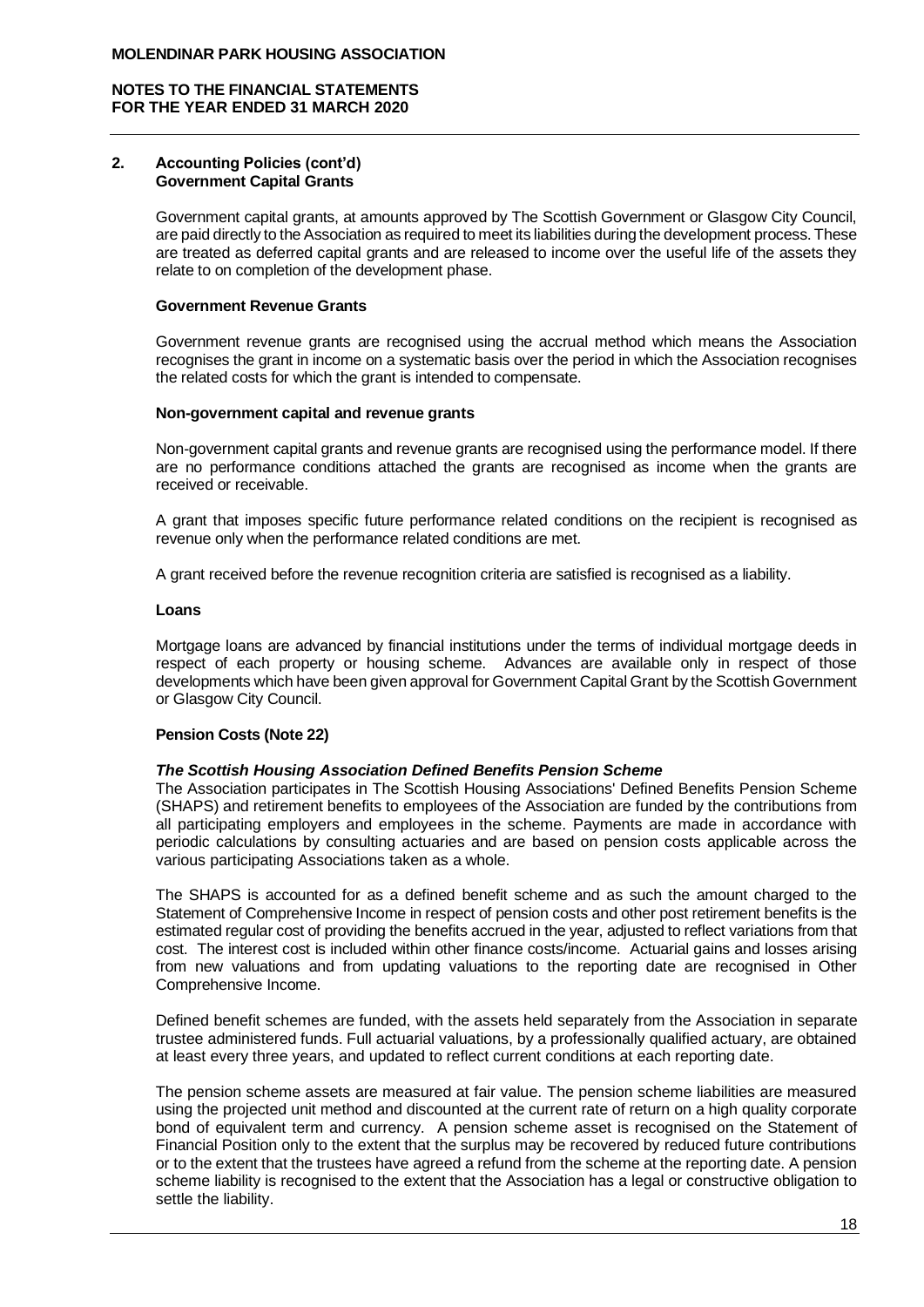# **2. Accounting Policies (cont'd)**

## **Value added tax**

The Association de-registered for VAT in the year ended 31 March 2011. A large proportion of the income, namely rents, was exempt for VAT purposes and therefore gave rise to a partial exemption calculation. Expenditure is shown inclusive of VAT.

# **3. Judgement in applying policies and key sources of uncertainty**

In preparing the financial statements, management is required to make estimates and assumptions which affect reported income, expenses, assets, and liabilities. Use of available information and application of judgement are inherent in the formation of estimates, together with past experience and expectations of future events that are believed to be reasonable under the circumstances. Actual results in the future could differ from such estimates.

The members of the Board of Management consider the following to be critical judgements in preparing the financial statements:

- The categorisation of housing properties as property, plant and equipment in line with the requirements of the SORP;
- The amount disclosed as 'operating profit' is representative of activities that would normally be regarded as 'operating'; and
- The identification of a cash-generating unit for impairment purposes.

The Management Committee are satisfied that the accounting policies are appropriate and applied consistently. Key sources of estimation have been applied as follows:

| <b>Estimate</b><br>Valuation of housing properties                  | <b>Basis of estimation</b><br>Housing Properties are held at deemed cost which<br>is based on existing use valuations at the date of<br>transition to FRS 102 of 1 April 2014.                                                                                               |
|---------------------------------------------------------------------|------------------------------------------------------------------------------------------------------------------------------------------------------------------------------------------------------------------------------------------------------------------------------|
| Useful lives of property and equipment                              | The useful lives of property and equipment are<br>based on the knowledge of senior management at<br>the Association, with reference to expected asset<br>life cycles.                                                                                                        |
| The main components of housing properties<br>and their useful lives | The cost of housing properties is split into<br>separately identifiable components.<br>These<br>components were identified by knowledgeable<br>and experienced staff members and based on<br>costing models.                                                                 |
| Recoverable amount of rental and other trade<br>receivables         | Rental arrears and other trade receivables are<br>reviewed by appropriately experienced senior<br>management team members on a case by case<br>basis with the balance outstanding together with<br>the payment history of the individual tenant being<br>taken into account. |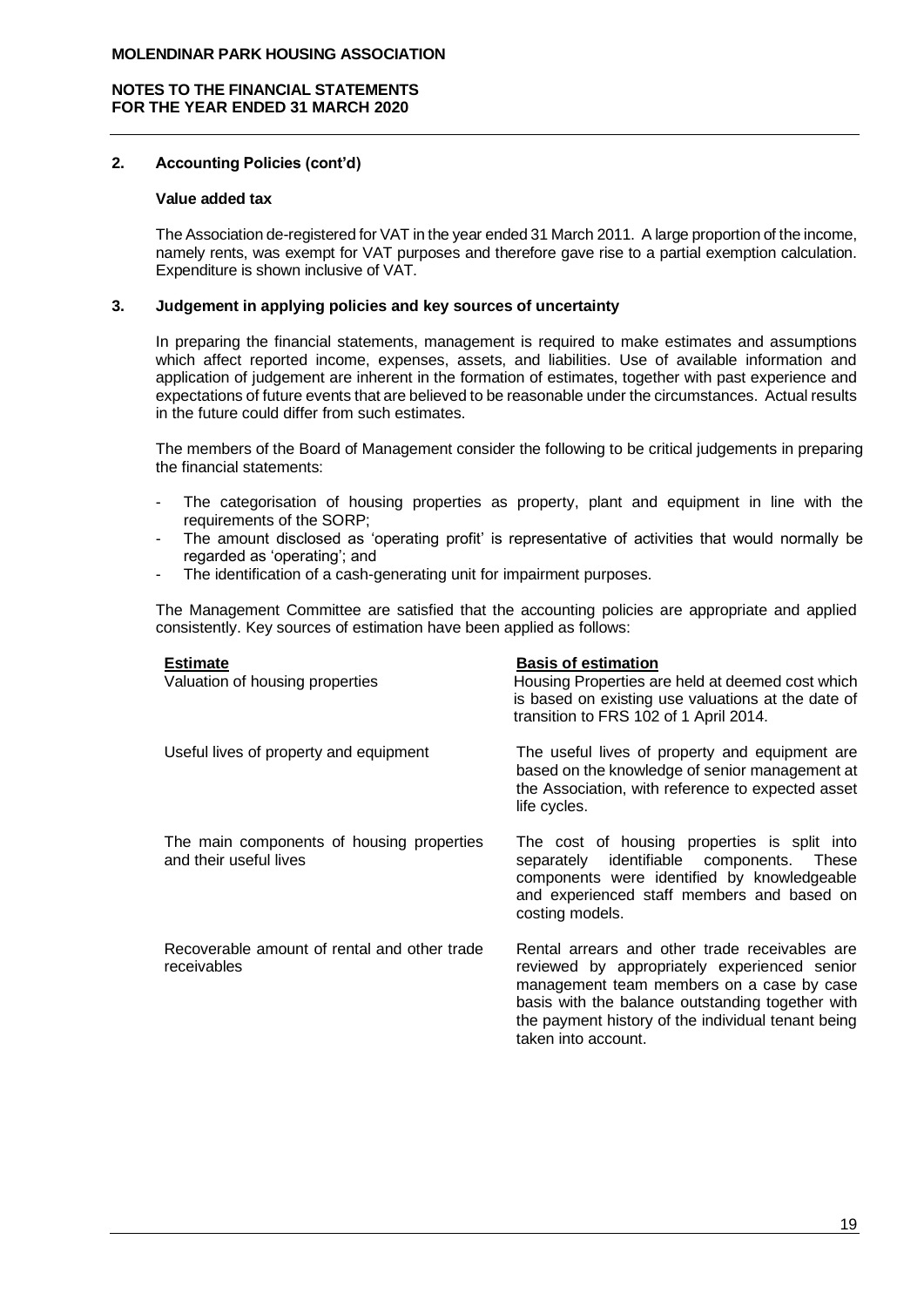# **NOTES TO THE FINANCIAL STATEMENTS FOR THE YEAR ENDED 31 MARCH 2020**

# **3. Judgement in applying policies and key sources of uncertainty (continued)**

| <b>Estimate</b>                 | <b>Basis of estimation</b>                                                                                                                                                                                                                           |
|---------------------------------|------------------------------------------------------------------------------------------------------------------------------------------------------------------------------------------------------------------------------------------------------|
| The obligations under the SHAPS | This has relied on the actuarial assumptions of a<br>qualified actuary which have been reviewed and<br>are considered reasonable and appropriate.<br>Additionally, the impact of Guaranteed Minimum<br>Pension (GMP) equalization is included in the |

## The allocation of costs for shared ownership Management and administration costs are allocated on the basis of rental income that shared ownership properties represent of the Association's total rental income.

SHAPS defined benefit liability.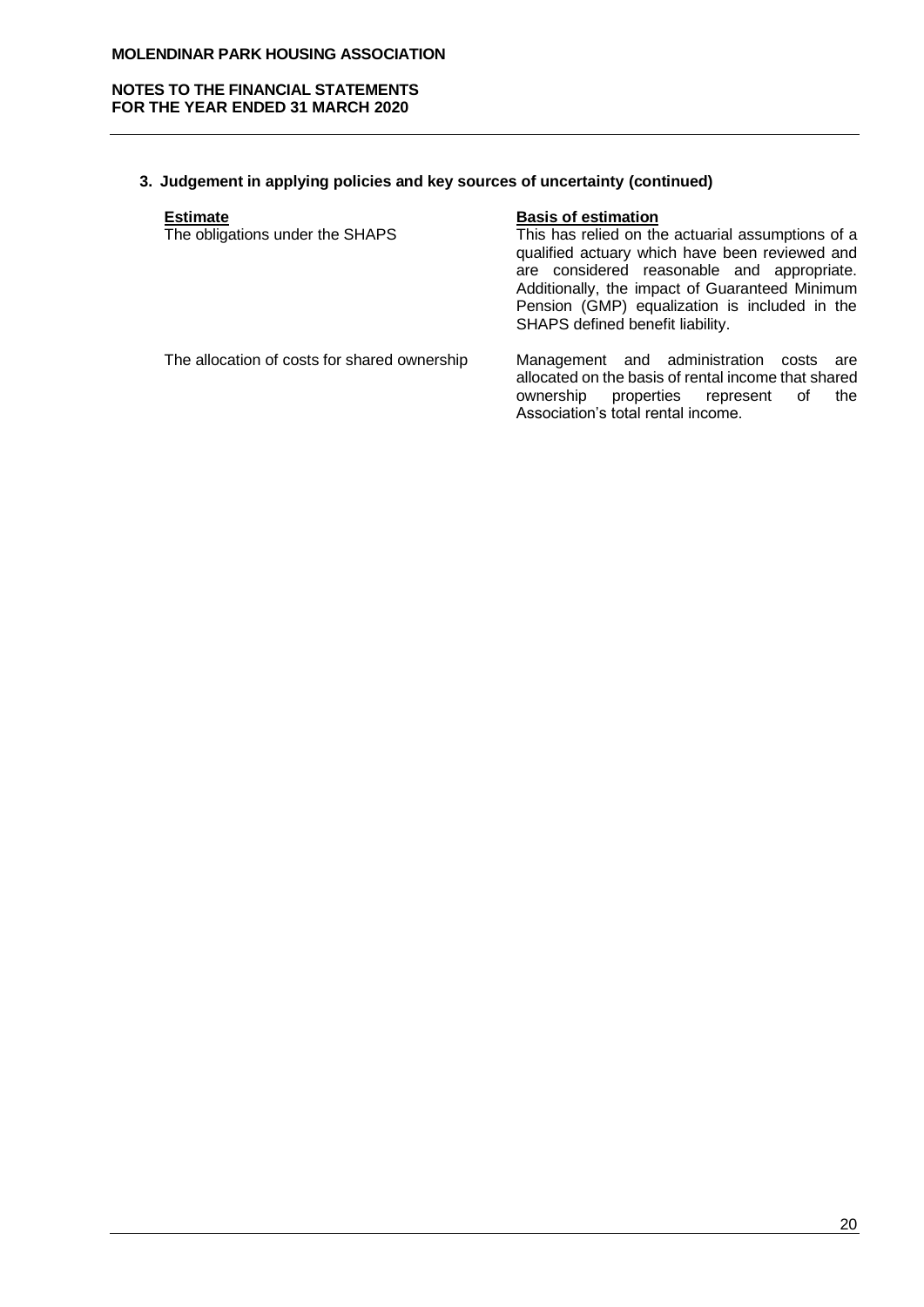**4. Particulars of Turnover, Operating Expenditure and Operating Surplus/(Deficit)**

|                                         | <b>Notes</b>         | Turnover            | <b>Operating</b><br><b>Expenditure</b><br>£ | 2020<br><b>Operating</b><br><b>Surplus</b><br>/(Deficit) | Turnover            | Operating<br>Expenditure | 2019<br>Operating<br>Surplus<br>/(Deficit) |
|-----------------------------------------|----------------------|---------------------|---------------------------------------------|----------------------------------------------------------|---------------------|--------------------------|--------------------------------------------|
| Affordable Lettings<br>Other activities | 5a<br>5 <sub>b</sub> | 2,339,325<br>27,682 | (1,987,294)<br>(28, 409)                    | 352,031<br>(727)                                         | 2,264,917<br>59,680 | (1,756,155)<br>(59, 964) | 508,762<br>(284)                           |
|                                         |                      | 2,367,007           | (2,015,703)                                 | 351,304                                                  | 2,324,597           | (1,816,119)              | 508,478                                    |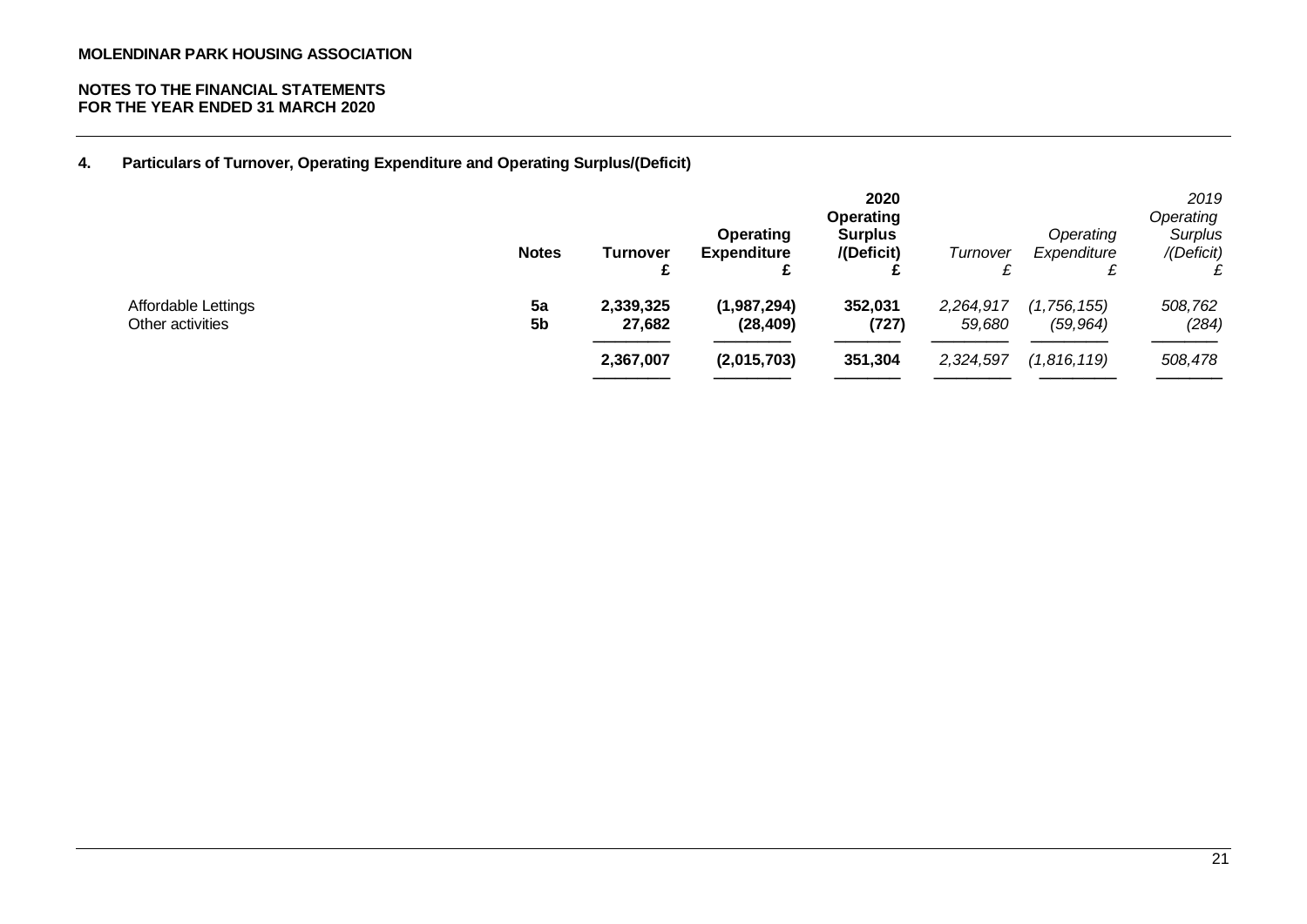**5a Particulars of turnover, operating costs and operating surplus from affordable letting activities**

|                                                                                | <b>General Needs</b><br><b>Housing</b> | <b>Shared</b><br>Ownership | <b>Sheltered</b><br><b>Housing</b> | 2020<br><b>Total</b>   | 2019<br>Total<br>£     |
|--------------------------------------------------------------------------------|----------------------------------------|----------------------------|------------------------------------|------------------------|------------------------|
| Income from affordable lettings                                                |                                        |                            |                                    |                        |                        |
| Rent receivable net of service charges<br>Service charges                      | 1,697,402                              | 117,914<br>87,925          | 121,130<br>43,287                  | 1,936,446<br>131,212   | 1,864,279<br>130,855   |
| Gross income from rents net of service charges<br>Less: Rent losses from voids | 1,697,402<br>(13, 177)                 | 205,839                    | 164,417<br>(1,064)                 | 2,067,658<br>(14, 241) | 1,995,134<br>(17, 276) |
|                                                                                | 1,684,225                              | 205,839                    | 163,353                            | 2,053,417              | 1,977,858              |
| <b>Grants from Scottish Ministers</b>                                          |                                        |                            |                                    |                        |                        |
| Other revenue grants<br>Release of deferred government capital grants          | 36,350<br>154,543                      | 71,208                     | 3,564<br>20,243                    | 39,914<br>245,994      | 45,513<br>241,546      |
| Total income from affordable lettings                                          | 1,875,118                              | 277,047                    | 187,160                            | 2,339,325              | 2,264,917              |
| <b>Expenditure on affordable letting activities</b>                            |                                        |                            |                                    |                        |                        |
| Service costs                                                                  |                                        | 75,950                     | 43,697                             | 119,647                | 137,712                |
| Management and maintenance administration costs                                | 732,647                                | 43,780                     | 45,514                             | 821,941                | 713,427                |
| Reactive maintenance                                                           | 319,651                                |                            | 16,501                             | 336,152                | 289,357                |
| Planned and Cyclical maintenance including major repairs                       | 219,384                                |                            | 18,869                             | 238,253                | 209,497                |
| Bad Debts - rents and service charges                                          | 25,670                                 | 2,914                      |                                    | 28,584                 | 7,647                  |
| Depreciation of affordable housing                                             | 350,867                                | 84,190                     | 7,660                              | 442,717                | 398,515                |
| Operating costs for affordable lettings                                        | 1,648,219                              | 206,834                    | 132,241                            | 1,987,294              | 1,756,155              |
| Operating surplus for affordable lettings 2020                                 | 226,899                                | 70,213                     | 54,919                             | 352,031                | 508,762                |
| Operating surplus for affordable lettings 2019                                 | 380,303                                | 72,219                     | 56,240                             | 508,762                |                        |
|                                                                                |                                        |                            |                                    |                        |                        |

The amount for service charges receivable on housing accommodation not eligible for Housing Benefit was £nil (*2019 - £nil*). The total for voids includes development voids, where the Association has chosen to keep decant properties vacant to allow developments going on site to proceed as planned.

Included in depreciation of social housing is £40,971 (*2019 - £nil*) relating to the loss on disposal of components.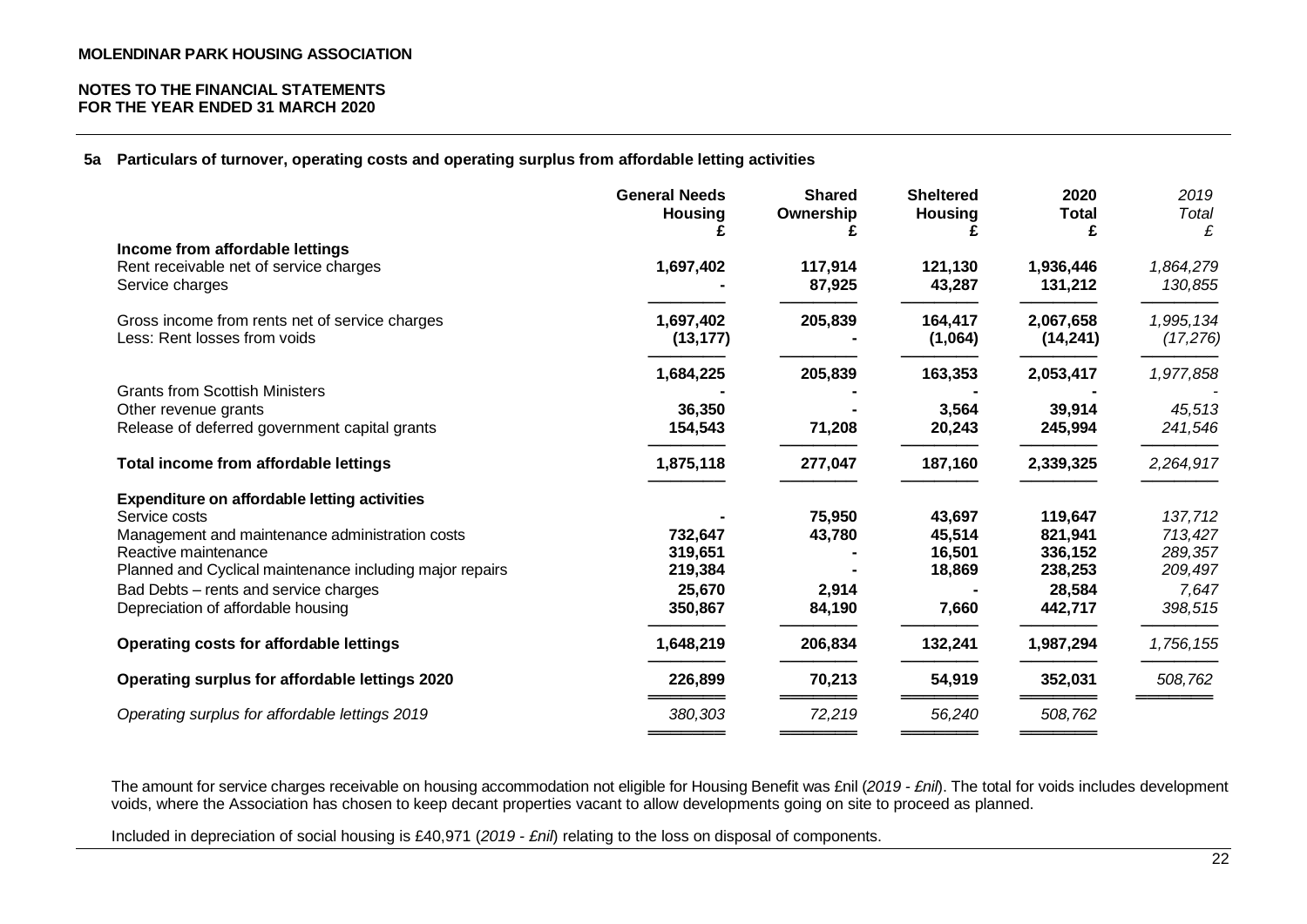# **NOTES TO THE FINANCIAL STATEMENTS FOR THE YEAR ENDED 31 MARCH 2020**

**5b Particulars of turnover, operating costs and operating surplus/(deficit) from other activities**

|                                   | <b>Grants</b><br>from<br><b>Scottish</b><br><b>Ministers</b><br>£ | Other<br>revenue<br>grants<br>£ | <b>Supporting</b><br>people<br>income<br>£ | Other<br>income<br>£ | 2020<br><b>Total</b><br>turnover<br>£ | 2019<br>Total<br>turnover<br>£ | <b>Operating</b><br>bad debts<br>£ | Other<br>costs - operating<br>costs | 2020<br><b>Operating</b><br>surplus/<br>(deficit) | 2019<br>Operating<br>surplus/<br>(deficit)<br>£ |
|-----------------------------------|-------------------------------------------------------------------|---------------------------------|--------------------------------------------|----------------------|---------------------------------------|--------------------------------|------------------------------------|-------------------------------------|---------------------------------------------------|-------------------------------------------------|
| Wider action/wider role           |                                                                   |                                 |                                            |                      |                                       |                                |                                    |                                     |                                                   |                                                 |
| Care and repair                   |                                                                   |                                 |                                            |                      |                                       |                                |                                    |                                     |                                                   |                                                 |
| Factoring                         |                                                                   |                                 |                                            | 27,682               | 27,682                                | 57,731                         |                                    | (28, 409)                           | (727)                                             | 814                                             |
| Development activities            |                                                                   |                                 |                                            |                      |                                       |                                |                                    |                                     |                                                   |                                                 |
| Support activities                |                                                                   |                                 |                                            |                      |                                       |                                |                                    |                                     |                                                   |                                                 |
| Care activities                   |                                                                   |                                 |                                            |                      |                                       |                                |                                    |                                     |                                                   |                                                 |
| Agency/management services for    |                                                                   |                                 |                                            |                      |                                       |                                |                                    |                                     |                                                   |                                                 |
| registered social landlords       |                                                                   |                                 |                                            |                      |                                       |                                |                                    |                                     |                                                   |                                                 |
| Other agency/management service   |                                                                   |                                 |                                            |                      |                                       |                                |                                    |                                     |                                                   |                                                 |
| Developments and improvements for |                                                                   |                                 |                                            |                      |                                       |                                |                                    |                                     |                                                   |                                                 |
| sale (inc first tranche shared    |                                                                   |                                 |                                            |                      |                                       |                                |                                    |                                     |                                                   |                                                 |
| ownership sales to non-registered |                                                                   |                                 |                                            |                      |                                       |                                |                                    |                                     |                                                   |                                                 |
| social landlords)                 |                                                                   |                                 |                                            |                      |                                       |                                |                                    |                                     |                                                   |                                                 |
| Other activities                  |                                                                   |                                 |                                            |                      |                                       | 1,949                          |                                    |                                     |                                                   | (1,098)                                         |
| Total from other activities 2020  |                                                                   |                                 |                                            | 27,682               | 27,682                                |                                | $\blacksquare$                     | (28, 409)                           | (727)                                             | (284)                                           |
|                                   |                                                                   |                                 |                                            |                      |                                       |                                |                                    |                                     |                                                   |                                                 |
| Total from other activities 2019  |                                                                   |                                 |                                            | 59,680               | 59,680                                | 59,680                         |                                    | (59, 964)                           | (284)                                             |                                                 |
|                                   |                                                                   |                                 |                                            |                      |                                       |                                |                                    |                                     |                                                   |                                                 |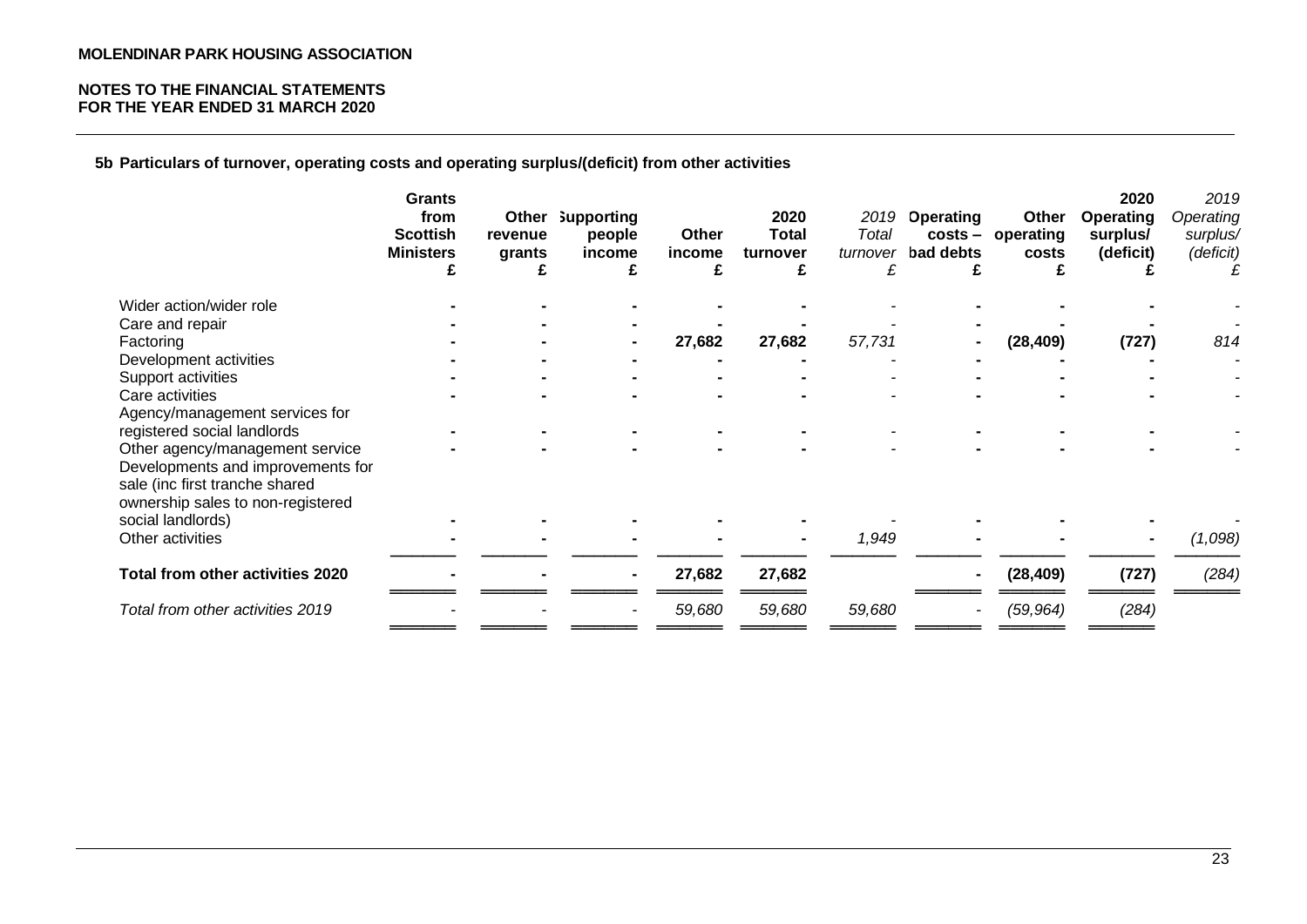## **NOTES TO THE FINANCIAL STATEMENTS FOR THE YEAR ENDED 31 MARCH 2020**

| 2020    | 2019         |
|---------|--------------|
|         | £            |
|         | 356,614      |
| 45,156  | 41,213       |
| 37,548  | 36,310       |
| 58,622  | 9,167        |
| 503,197 | 443,304      |
|         | £<br>361,871 |

The total remuneration (including pension contributions and benefits in kind) paid to Key Management who are listed on the first page of the financial statements was **£164,936** *(2019 - £155,092)*.

The emoluments of key management (excluding pension contributions and employers' national insurance contributions and including benefits in kind) for the year were **£132,472** *(2019 - £124,660)*. Their pension contributions for the year were **£16,566** *(2019 - £15,555)*. Their employers' national insurance contributions were **£15,898** *(2019 - £14,877)*.

The average full time equivalent number of persons employed by the Association during the year was:

| 2020      | 2019 |
|-----------|------|
| <b>No</b> | No   |
| 8         | 8    |

The Directors are defined as the members of the Management Committee, the Director and any other person reporting directly to the Director or the Management Committee whose total emoluments exceed £60,000 per year. No emoluments were paid to any member of the Management Committee.

|                                                | 2020   | 2019   |
|------------------------------------------------|--------|--------|
|                                                |        |        |
| Emoluments payable to Chief Executive          |        |        |
| (excluding pension contributions) amounted to: | 74.996 | 71.930 |
|                                                |        |        |

The Association's pension contributions for the Chief Executive in the year amounted to **£9,387** (*2019 - £8,963*).

The number of employees in the year whose emoluments (excluding pension contributions) exceeded £60,000 were as follows:

|                     | 2020 | 2019 |
|---------------------|------|------|
| - £60,001 - £70,000 |      |      |
| - £70,001 - £80,000 |      |      |
| - £80,001 - £90,000 |      |      |
|                     |      |      |

The Chief Executive is an ordinary member of the Association's pension scheme as described in note 22. No enhanced or special terms apply to her membership.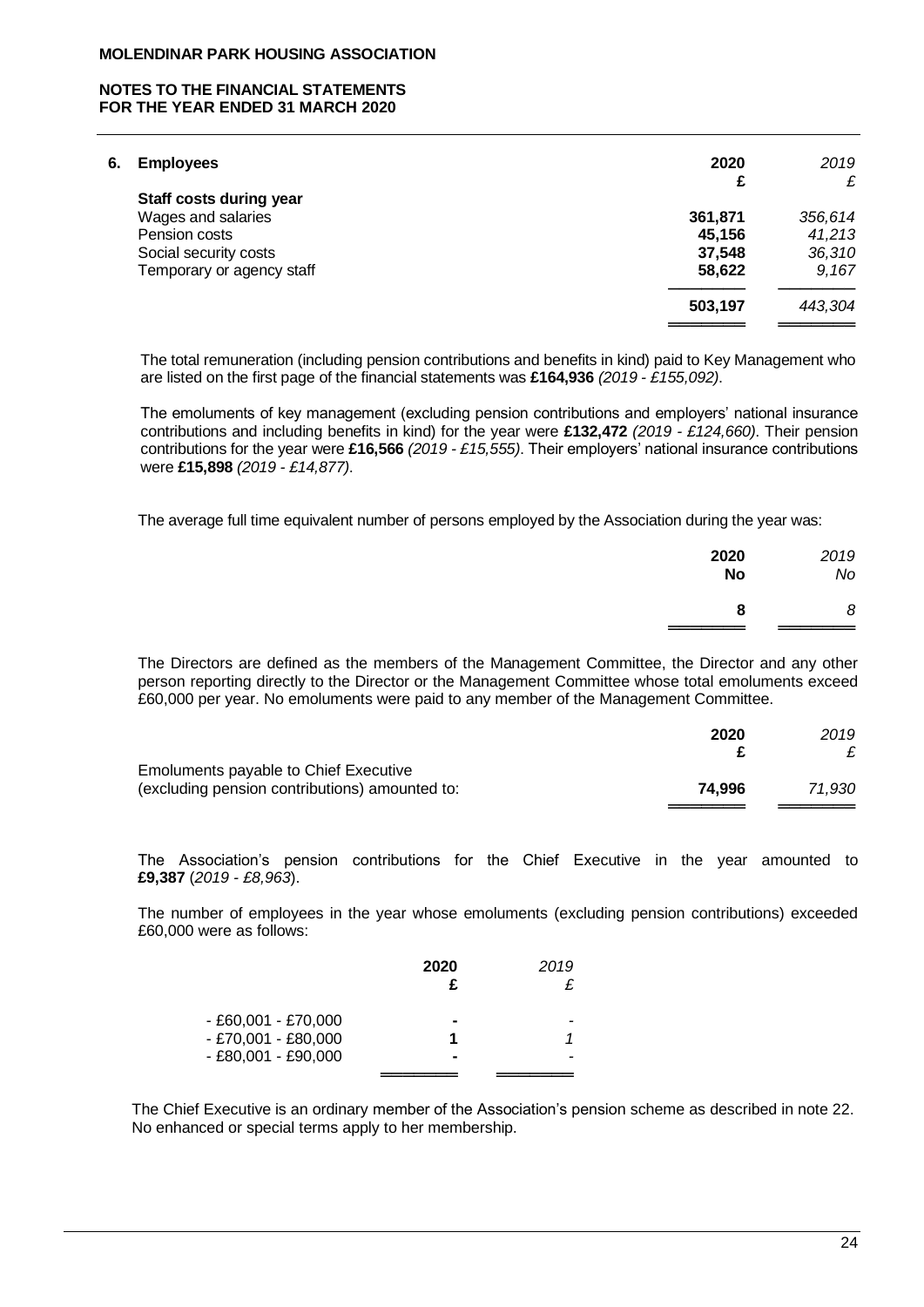# **NOTES TO THE FINANCIAL STATEMENTS FOR THE YEAR ENDED 31 MARCH 2020**

# **7. Operating surplus**

|    | Operating surplus is stated after charging:                                                    | 2020<br>£                | 2019<br>£         |
|----|------------------------------------------------------------------------------------------------|--------------------------|-------------------|
|    | Depreciation<br>Auditor's remuneration                                                         | 452,465<br>11,330        | 405,625<br>10,230 |
| 8. | Gain on disposal of fixed assets                                                               | 2020                     | 2019              |
|    | Sale Proceeds<br><b>Cost of Sales</b>                                                          | £<br>43,966<br>(28, 199) | £                 |
|    | Housing property disposals                                                                     | 15,767                   |                   |
| 9. | Interest payable and similar charges                                                           | 2020<br>£                | 2019<br>£         |
|    | On bank loans and overdrafts<br>Defined benefit pension liability – interest expense (Note 22) | 26,670<br>9,000          | 28,113<br>55,000  |
|    |                                                                                                | 35,670                   | 83,113            |
|    | 10. Interest receivable and similar income                                                     | 2020<br>£                | 2019<br>£         |
|    | Bank interest received<br>Defined benefit pension liability - interest receivable (Note 22)    | 5,852                    | 4,926<br>46,000   |
|    |                                                                                                | 5,852                    | 50,926            |
|    |                                                                                                |                          |                   |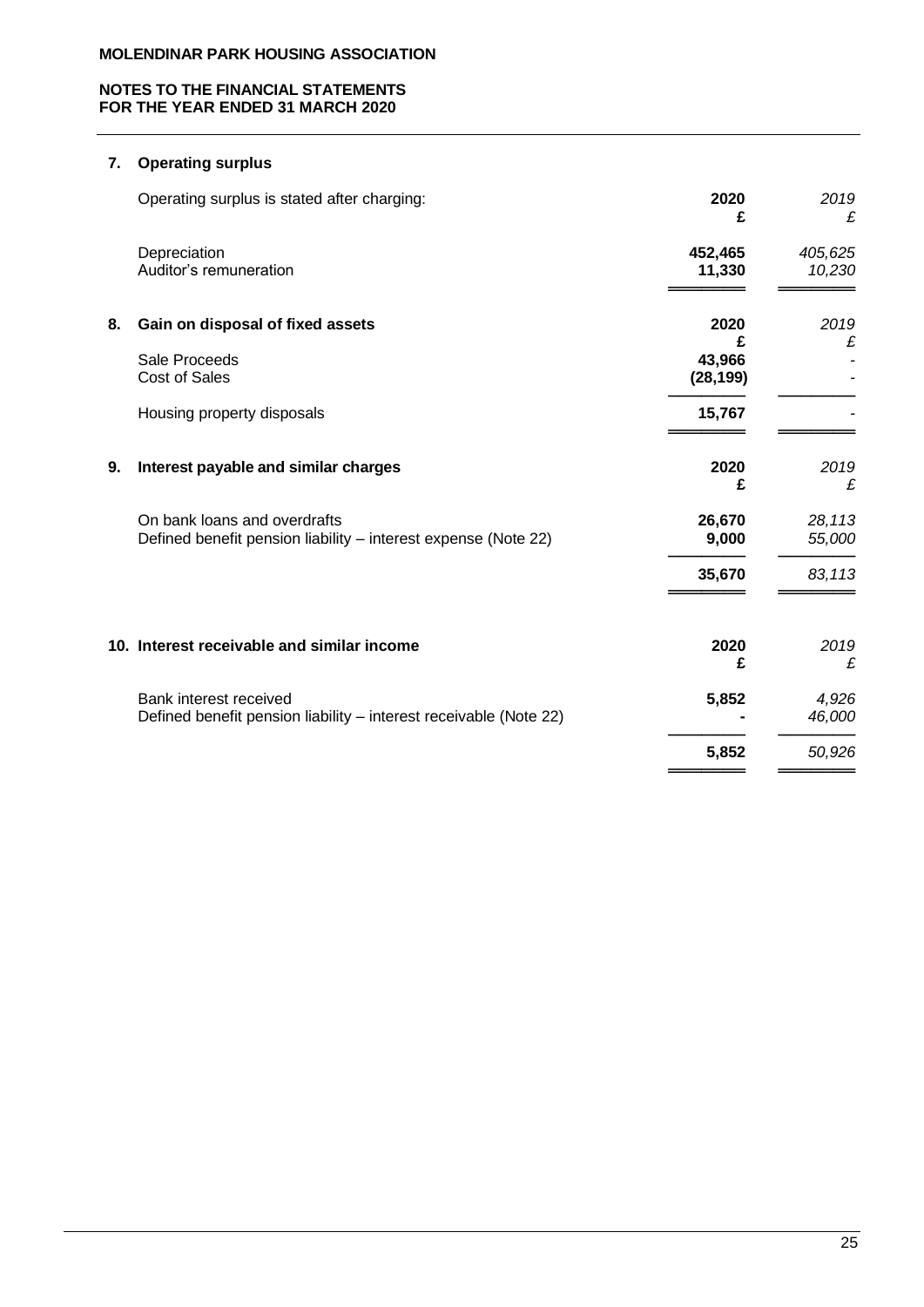| <b>Office</b><br>property | <b>Office</b><br>equipment | <b>Total</b><br>housing<br>properties<br>£ | Mortgage<br>to<br>rent                                        | <b>Shared</b><br>Ownership<br>held for<br>letting | <b>Housing</b><br><b>Properties</b><br>held for<br>letting | <b>Tangible Fixed Assets</b>                     | 11.                                                                                                                                                |
|---------------------------|----------------------------|--------------------------------------------|---------------------------------------------------------------|---------------------------------------------------|------------------------------------------------------------|--------------------------------------------------|----------------------------------------------------------------------------------------------------------------------------------------------------|
|                           |                            |                                            |                                                               |                                                   |                                                            | Cost                                             |                                                                                                                                                    |
|                           |                            |                                            |                                                               |                                                   |                                                            |                                                  |                                                                                                                                                    |
|                           |                            |                                            |                                                               |                                                   |                                                            |                                                  |                                                                                                                                                    |
|                           |                            |                                            |                                                               |                                                   |                                                            |                                                  |                                                                                                                                                    |
|                           |                            |                                            |                                                               |                                                   |                                                            |                                                  |                                                                                                                                                    |
| 90,874                    | 165,146                    | 19,006,862                                 | 36,164                                                        | 4,209,521                                         | 14,761,177                                                 | At 31 March 2020                                 |                                                                                                                                                    |
|                           |                            |                                            |                                                               |                                                   |                                                            | <b>Depreciation</b>                              |                                                                                                                                                    |
| 30,299                    | 141,519                    | 5,456,599                                  | 2,688                                                         | 1,718,987                                         | 3,734,924                                                  | At 1 April 2019                                  |                                                                                                                                                    |
| 1,817                     |                            | 401,747                                    | 675                                                           | 84,190                                            | 316,882                                                    |                                                  |                                                                                                                                                    |
|                           |                            |                                            |                                                               |                                                   | (19, 227)                                                  | Disposals in year                                |                                                                                                                                                    |
|                           |                            |                                            |                                                               |                                                   |                                                            | <b>Transfers</b>                                 |                                                                                                                                                    |
| 32,116                    | 149,449                    | 5,827,799                                  | 3,363                                                         | 1,791,857                                         | 4,032,579                                                  | At 31 March 2020                                 |                                                                                                                                                    |
|                           |                            |                                            |                                                               |                                                   |                                                            |                                                  |                                                                                                                                                    |
| 58,758                    | 15,697                     | 13,179,063                                 | 32,801                                                        | 2,417,664                                         | 10,728,598                                                 | As at 31 March 2020                              |                                                                                                                                                    |
|                           |                            |                                            |                                                               |                                                   |                                                            |                                                  |                                                                                                                                                    |
|                           | 81,401<br>9,473<br>51,102  | 154,368<br>10,778<br>7,930<br>12,849       | 18,948,527<br>146,833<br>(88, 498)<br>(30, 547)<br>13,491,928 | 36,164<br>33,476                                  | 4,237,821<br>(28, 300)<br>(11, 320)<br>2,518,834           | 14,674,542<br>146,833<br>(60, 198)<br>10,939,618 | At 1 April 2019<br>Additions during year<br>Disposals in year<br><b>Transfers</b><br>Provided during year<br>Net book value<br>As at 31 March 2019 |

Capitalised component expenditure (component expenditure capitalised during the year which would previously have been expensed through the Income & Expenditure account prior to transition to FRS 102 and the introduction of component accounting) was £146,833 (*2019 - £315,313*).

Additions to Housing Properties during the year includes no capitalised interest (*2019 - £nil*) and no capitalised administration costs (*2019 - £nil*). All housing properties are freehold. Properties with a cost of £28,300 *(2019 - £NIL)* and accumulated depreciation of £11,320 *(2019 - £NIL)* have been disposed of in the year for net proceeds of £43,966 *(2019 - £NIL).* The proceeds were before a grant to be repaid of £28,048 (*2019 - £NIL*).

Included in freehold housing properties is land with a historic cost allocation of £2,414,274 (*2019 - £2,418,519)*.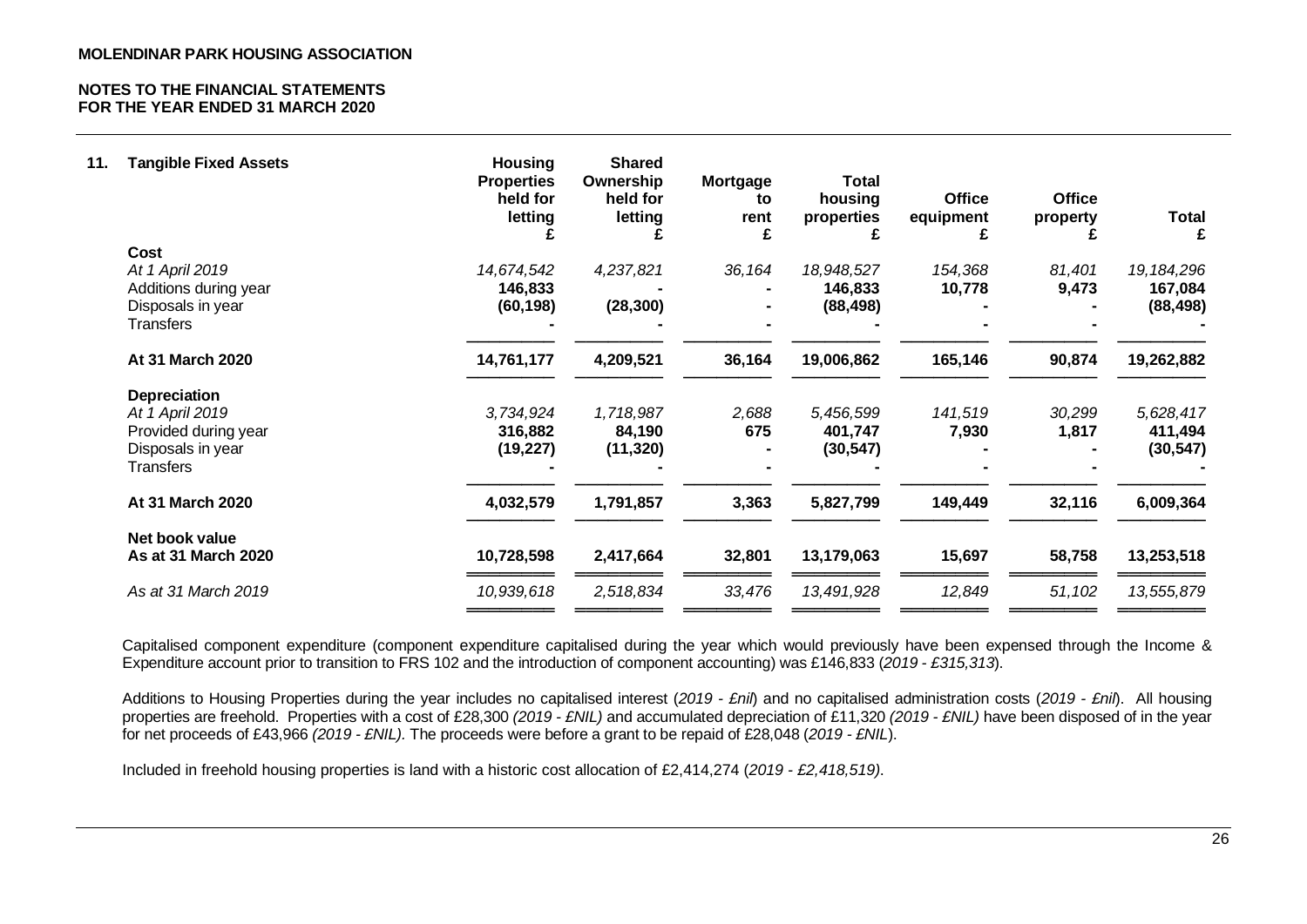# **NOTES TO THE FINANCIAL STATEMENTS FOR THE YEAR ENDED 31 MARCH 2020**

|     | 12. Housing stock                                                                                                                                                         | 2020<br>No                                                    | 2019<br>Nc                                                              |
|-----|---------------------------------------------------------------------------------------------------------------------------------------------------------------------------|---------------------------------------------------------------|-------------------------------------------------------------------------|
|     | The number of units in Management at 31 March was as follows:                                                                                                             |                                                               |                                                                         |
|     | <b>General Needs Housing</b><br><b>Shared Ownership Housing</b><br>Supported Housing Accommodation                                                                        | 462<br>82<br>31                                               | 462<br>83<br>31                                                         |
|     |                                                                                                                                                                           | 575                                                           | 576                                                                     |
| 13. | <b>Debtors</b>                                                                                                                                                            | 2020<br>£                                                     | 2019<br>£                                                               |
|     | Gross rents in arrears<br>Less: bad debt provision                                                                                                                        | 99,245<br>(76, 014)                                           | 87,850<br>(76, 015)                                                     |
|     |                                                                                                                                                                           | 23,231                                                        | 11,835                                                                  |
|     | Other debtors<br>Prepayments                                                                                                                                              | 23,336<br>88,309                                              | 17,438<br>41,657                                                        |
|     |                                                                                                                                                                           | 134,876                                                       | 70,930                                                                  |
|     | 14a. Cash and cash equivalents                                                                                                                                            | 2020<br>£                                                     | 2019<br>£                                                               |
|     | <b>Current accounts</b>                                                                                                                                                   | 1,170,055                                                     | 1,005,949                                                               |
|     | 14b. Investments                                                                                                                                                          | 2020<br>£                                                     | 2019<br>£                                                               |
|     | Balances held in deposit accounts                                                                                                                                         | 509,374                                                       | 504,818                                                                 |
|     | 15. Creditors due within one year                                                                                                                                         | 2020<br>£                                                     | 2019<br>£                                                               |
|     | <b>Trade creditors</b><br>Loans<br>Accruals and deferred income<br>Prepaid rent<br>Other creditors<br>Deferred Government Capital Grants<br>Other tax and social security | 174,500<br>226,827<br>21,528<br>115,574<br>180,047<br>245,932 | 241,881<br>235,655<br>21,461<br>111,315<br>149,276<br>241,546<br>11,716 |
|     |                                                                                                                                                                           | 964,408                                                       | 1,012,850                                                               |
|     | Secured creditors                                                                                                                                                         | 226,827                                                       | 235,655                                                                 |

Pension contributions of £Nil (*2019 - £11,113*) are outstanding and included within accruals at the year end.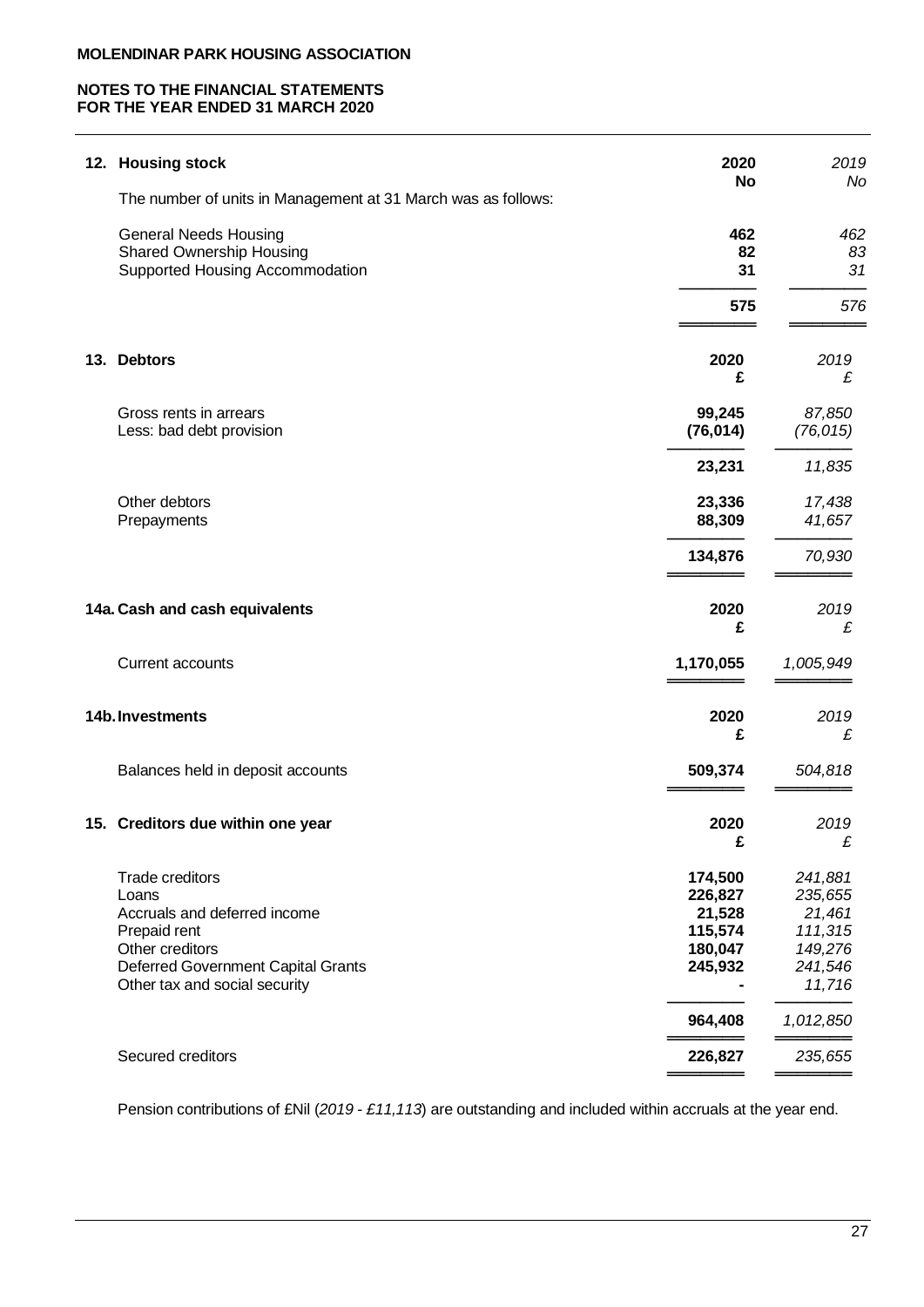# **NOTES TO THE FINANCIAL STATEMENTS FOR THE YEAR ENDED 31 MARCH 2020**

| 16. Creditors due after more than one year | 2020<br>£ | 2019      |
|--------------------------------------------|-----------|-----------|
| Housing loans                              | 2,677,233 | 2,741,597 |
| Secured creditors                          | 2,677,233 | 2,741,597 |

The loans are secured by both a fixed and specific charge on the Association's properties. The carrying value of the secured assets at 31 March 2020 is **£13,237,821** (*2019 - £13,555,879*).

|                            | 2020<br>£ | 2019<br>£ |
|----------------------------|-----------|-----------|
| In one year or less        | 226,827   | 235,655   |
| Between one and two years  | 238,407   | 235,655   |
| Between two and five years | 680,128   | 706,965   |
| In five years or more      | 1,758,698 | 1,798,977 |
|                            | 2,904,060 | 2,977,252 |
|                            |           |           |

The loans are advanced to finance the development and refurbishment of housing properties and are repayable by monthly instalments of principal and interest. The loans bear interest at varying rates.

| 17. | Deferred capital grants                                | 2020<br>£  | 2019<br>£  |
|-----|--------------------------------------------------------|------------|------------|
|     | Deferred capital grants at 1 April<br>Received in year | 7,057,322  | 7,298,868  |
|     | Released to income in year                             | (245, 994) | (241, 546) |
|     | Grants disposed of in year                             | (16, 829)  |            |
|     | Deferred capital grants at 31 March                    | 6,794,499  | 7,057,322  |
|     | In one year or less                                    | 245,932    | 241,546    |
|     | Between one and two years                              | 245,994    | 241,546    |
|     | Between two and five years                             | 737.982    | 724,637    |
|     | In five years or more                                  | 5,564,591  | 5,849,593  |
|     | Total                                                  | 6,794,499  | 7,057,322  |
|     |                                                        |            |            |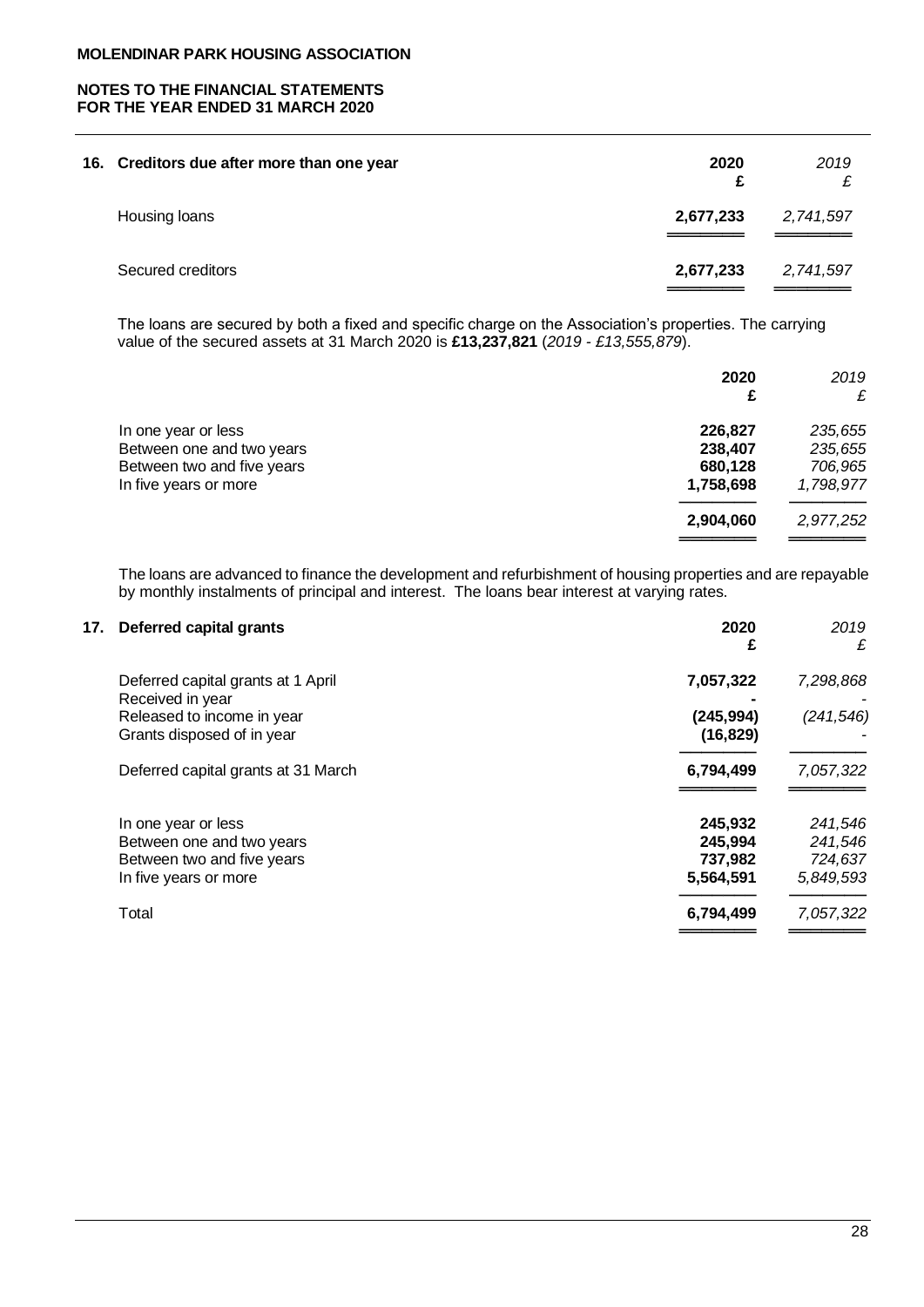# **NOTES TO THE FINANCIAL STATEMENTS FOR THE YEAR ENDED 31 MARCH 2020**

| 2020    | 2019<br>£ |
|---------|-----------|
| 44<br>9 | 26<br>18  |
| 53      | 44        |
|         |           |

Each member of the Association holds one share of £1 in the Association. These shares carry no rights to dividend or distributions on a winding up. When a shareholder ceases to be a member, that person's share is cancelled and the amount paid thereon becomes the property of the Association. Each member has a right to vote at members' meetings.

| 19. Net cash flow from operating activities                                 | 2020<br>£  | 2019<br>£  |
|-----------------------------------------------------------------------------|------------|------------|
| Surplus for the year                                                        | 337,253    | 476,291    |
| Adjustments for non-cash items:                                             |            |            |
| Carrying amount of tangible fixed asset disposals                           | 16,980     |            |
| Depreciation of tangible fixed assets including loss on component disposals | 452,465    | 405,625    |
| Pension costs less contributions payable                                    |            |            |
| (Increase) in trade and other debtors                                       | (63, 945)  | (9,663)    |
| (Decrease)/ increase in trade and other creditors                           | (44,000)   | 139,080    |
| Interest charge in respect of the defined benefit pension liability         | 9,000      | 55,000     |
| Interest received in respect of the defined benefit pension liability       |            | (46,000)   |
| Staff service costs in respect of the defined benefit pension liability     | 19,716     | 31,402     |
| Adjustments for investing and financing activities:                         |            |            |
| Interest payable                                                            | 26,670     | 28,113     |
| Interest received                                                           | (5, 852)   | (4,926)    |
| Release of Deferred Government Capital Grants                               | (262, 823) | (241, 545) |
| SHAPS past service deficit payment                                          | (55,717)   | (54, 403)  |
| Proceeds from sale of fixed assets                                          | (43,966)   |            |
| Net cash inflow from operating activities                                   | 385,781    | 778,974    |
|                                                                             |            |            |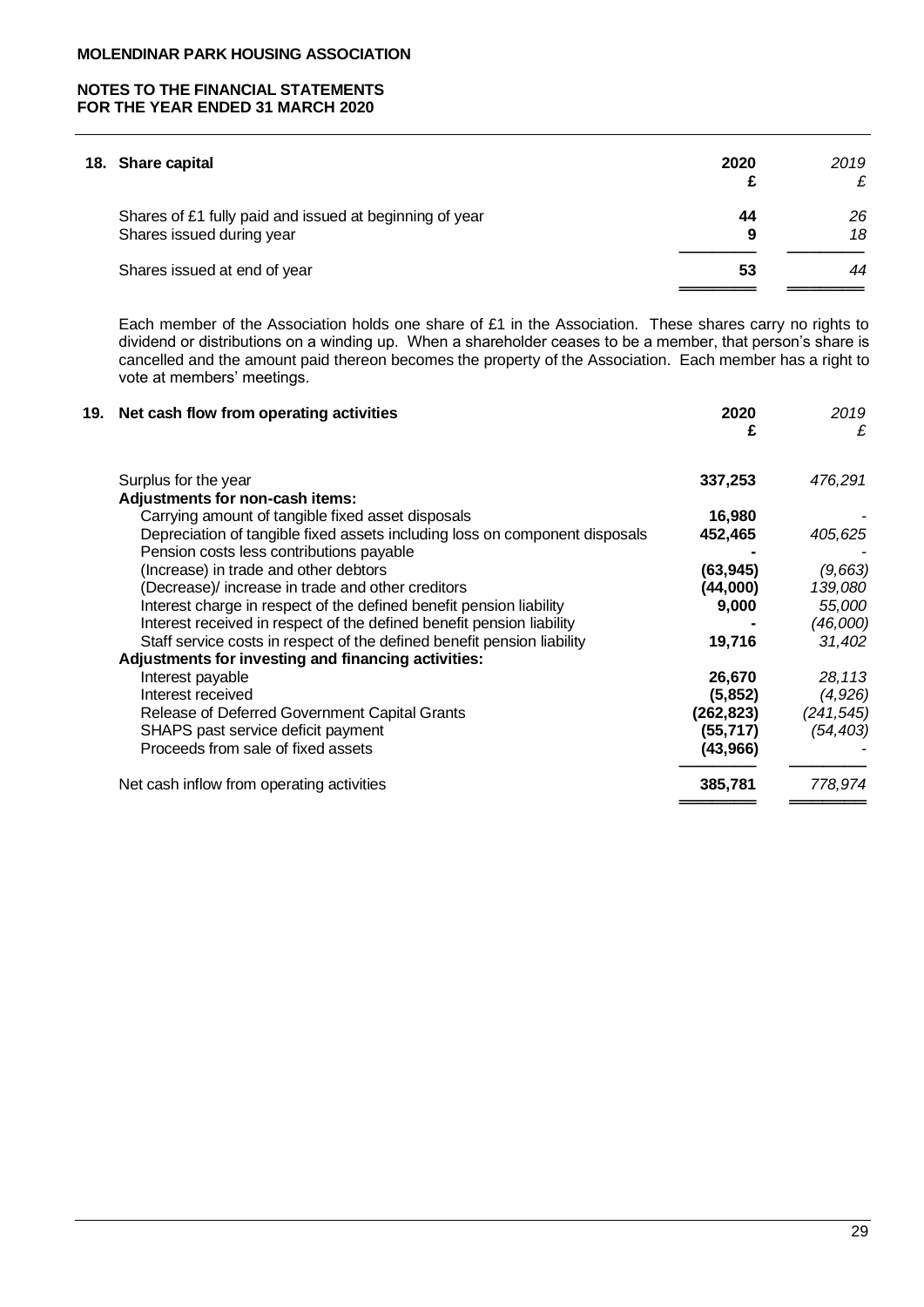# **20. Legislative Provisions**

The Association is incorporated under the Co-operative and Community Benefit Societies Act 2014 and was incorporated in Scotland.

## **21. Transactions with related parties and Key Management Personnel**

There are 5 members of the Committee that were tenants of the Association during the year (*2019 - 6*). There was also 1 member who is a shared owner. The tenancies and occupancy agreements of these Committee members are on normal terms and the members cannot use their position to their advantage.

The total rent and service charge payable in the year relating to tenant and shared owner members is £17,292 *(2019 - £15,352)*. The total rent and service arrears relating to these members included within debtors at the year-end is £1,171 (*2019 -* £*NIL)*.

# **22. Retirement Benefit Obligations**

# **General**

Molendinar Park Housing Association participates in the Scottish Housing Pension Scheme (the Scheme).

The Scheme is a multi-employer defined benefit scheme which provides benefits to some 150 non-associated employers. The scheme is funded. The Scheme offers six benefit structures to employers, namely;

- Final salary with a 1/60th accrual rate (Final Salary);
- Career average revalued earnings with a  $1/60$ th accrual rate (CARE  $1/60$ <sup>th</sup>);
- Career average revalued earnings with a 1/70th accrual rate (CARE 1/70<sup>th</sup>);
- Career average revalued earnings with a  $1/80$ th accrual rate (CARE  $1/80$ <sup>th</sup>);
- Career average revalued earnings with a  $1/120$ th accrual rate (CARE  $1/120$ <sup>th</sup>) contracted in; and
- Defined Contribution (DC)

An employer can elect to operate different benefit structures for their active members (as at the first day of April in any given year) and their new entrants. The DC option can be introduced by the employer on the first day of any month after giving a minimum of three months' prior notice.

Molendinar Park Housing Association has elected to close the final salary with a 1/60th accrual rate for existing employees with effect from 1 July 2020. Current participants of the final salary 1/60th will transfer into CARE 1/60<sup>th</sup>, CARE 1/80<sup>th</sup> and DC. Future employees will only be eligible for enrolment into the DC structure.

The Trustee commission an actuarial valuation of the Scheme every three years. The main purpose of the valuation is to determine the financial position of the Scheme in order to determine the level of future contributions required, so that the Scheme can meet its pension obligations as they fall due.

The actuarial valuation assesses whether the Scheme's assets at the valuation date are likely to be sufficient to pay the pension benefits accrued by members as at the valuation date. Asset values are calculated by reference to market values. Accrued pension benefits are valued by discounting expected future benefit payments using a discount rate calculated by reference to the expected future investment returns.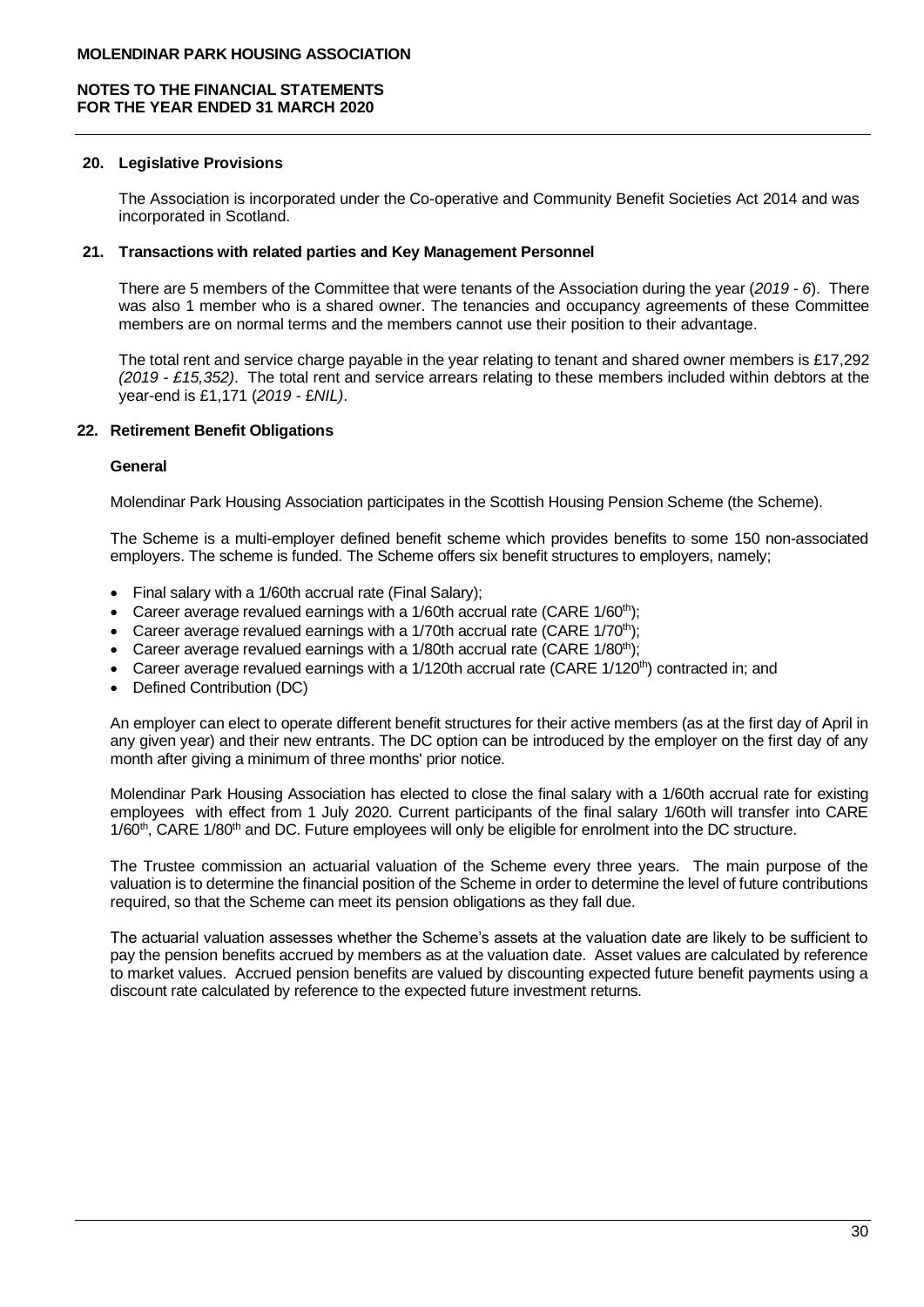## **22. Retirement Benefit Obligations (cont'd)**

During the accounting period the Association paid contributions at the rate of 12.6% (Final Salary), 11.90% (CARE 1/60th) and 10% (DC) of pensionable salaries. In addition annual employer past service deficit contributions of £56,034 (net of administration costs) were paid *(2019 – £54,403).*

As at the balance sheet date there were 7 active members of the Defined Benefit Scheme structures and 2 active members of the Defined Contributions Scheme employed by the Association.

The last triennial valuation of the Scheme for funding purposes was carried out as at 30 September 2018. This valuation revealed a deficit of £121m. A Recovery Plan has been put in place to eliminate the deficit which will run to 30 September 2022 for the majority of employers, although certain employers have different arrangements.

For accounting purposes, a valuation of the scheme was carried out with an effective date of 30 September 2018. The liability figures from this valuation were rolled forward for accounting year-ends from 31 March 2019 to 29 February 2020 inclusive. The liabilities are compared, at the relevant accounting date, with the company's fair share of the Scheme's total assets to calculate the company's net deficit or surplus.

Similarly, an actuarial valuation of the scheme was carried out as at 30 September 2019 to inform the liabilities for accounting year ends from 31 March 2020 to 28 February 2021 inclusive.

The SHAPS defined benefit pension scheme is accounted for as a defined benefit pension scheme from 1 April 2018 onwards. In accordance with FRS 102 section 28, the operating and financing costs of pension and post retirement schemes (determined by TPT) are recognised separately in the Statement of Comprehensive Income. Service costs are systematically spread over the service lives of the employees and financing costs are recognised in the period in which they arise. The difference between actual and expected returns on assets during the year, including changes in the actuarial assumptions, is recognised in Other Comprehensive Income.

At 1 April 2018 on initial recognition of the multi-employer defined benefit scheme, the opening adjustment made was £144,633 to recognise a net pension liability estimate of £361,000 as at 1 April 2018.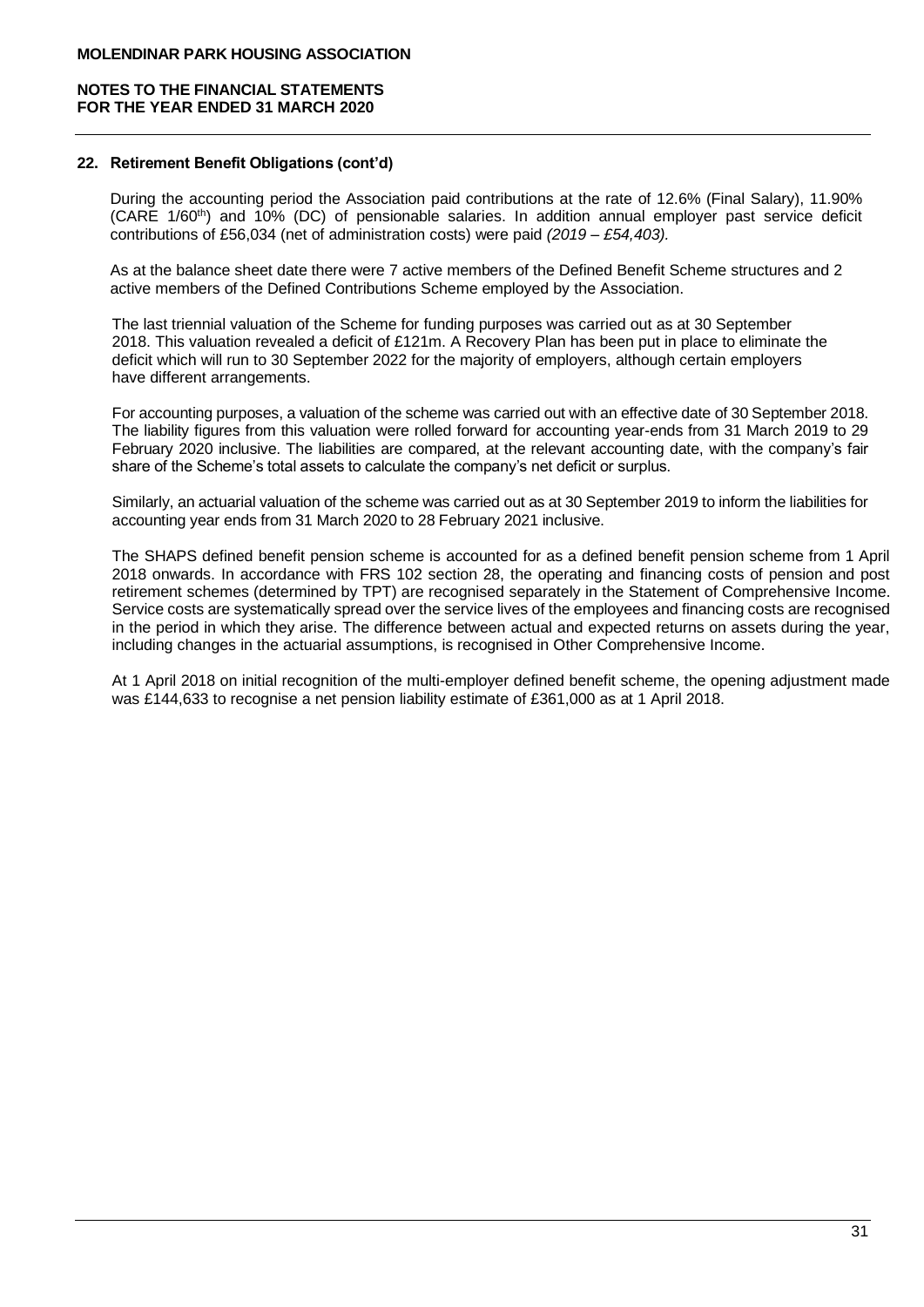# **NOTES TO THE FINANCIAL STATEMENTS FOR THE YEAR ENDED 31 MARCH 2020**

# **22. Retirement Benefit Obligations (continued)**

# **Present values of defined benefit obligation, fair value of assets and defined benefit liability**

|                                              | 31 March<br>2020<br>£'000 | 31 March<br>2019<br>£'000 |
|----------------------------------------------|---------------------------|---------------------------|
| Fair value of plan assets                    | 2,204                     | 1,922                     |
| Present value of defined benefit obligations | (2, 214)                  | (2, 335)                  |
| Defined benefit liability to be recognised   | (10)                      | (413)                     |

# **Reconciliation of opening and closing balances of the defined benefit obligation**

| Year ended | Year ended              |
|------------|-------------------------|
| 31 March   | 31 March                |
| 2020       | 2019                    |
| £'000      | £'000                   |
|            | (2, 124)                |
| (69)       | (73)                    |
|            | (2)                     |
| (55)       | (55)                    |
| (44)       | (40)                    |
|            | 39                      |
| 14         | (6)                     |
| 279        | (160)                   |
| 40         | 86                      |
| (2, 214)   | (2, 335)                |
|            | (2, 335)<br>(2)<br>(42) |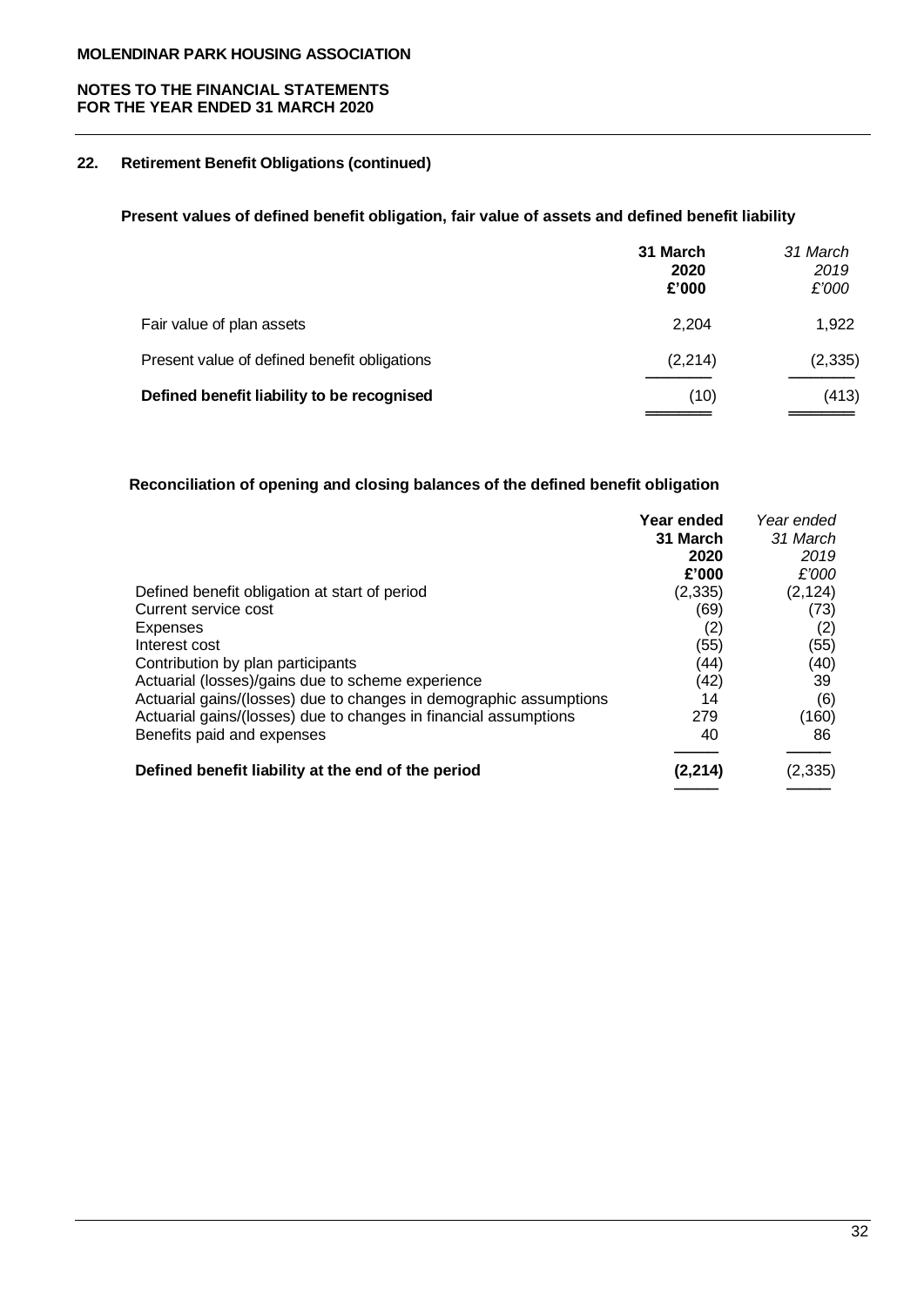# **22. Retirement Benefit Obligations (continued)**

# **Reconciliation of opening and closing balances of the fair value of plan assets**

|                                                                   | Year ended<br>31 March<br>2020<br>£'000 | Year ended<br>31 March<br>2019<br>£'000 |
|-------------------------------------------------------------------|-----------------------------------------|-----------------------------------------|
| Fair value of plan assets at start of the period                  | 1,922                                   | 1,763                                   |
| Interest income                                                   | 46                                      | 46                                      |
| Contributions by the employer                                     | 107                                     | 98                                      |
| Experience on plan assets (excluding amounts included in interest |                                         |                                         |
| income)                                                           | 125                                     | 61                                      |
| Contributions by participants                                     | 44                                      | 40                                      |
| Benefits paid and expenses                                        | (40)                                    | (86)                                    |
| Fair value of plan assets at end of period                        | 2,204                                   | 1,922                                   |
|                                                                   |                                         |                                         |

# **Defined benefit costs recognised in Statement of Comprehensive Income**

|                               | Year         | Year       |
|-------------------------------|--------------|------------|
|                               | ended        | ended 31   |
|                               | 31 March     | March      |
|                               | 2019 to 31   | 2018 to 31 |
|                               | <b>March</b> | March      |
|                               | 2020         | 2019       |
|                               | £'000        | £'000      |
|                               |              |            |
| Current service cost          | 69           | 73         |
| Contributions                 | 2            | 2          |
|                               |              |            |
| <b>Total operating charge</b> | 71           | 75         |
| <b>Net interest cost</b>      | 9            | 9          |
|                               |              |            |

# **Defined benefit costs recognised in Other Comprehensive Income**

| Year ended<br>31 March<br>2019<br>£'000                                    |
|----------------------------------------------------------------------------|
|                                                                            |
| 61                                                                         |
| 39                                                                         |
| (6)                                                                        |
| (160)                                                                      |
| (66)                                                                       |
| Year ended<br>31 March<br>2020<br>£'000<br>125<br>(42)<br>14<br>279<br>376 |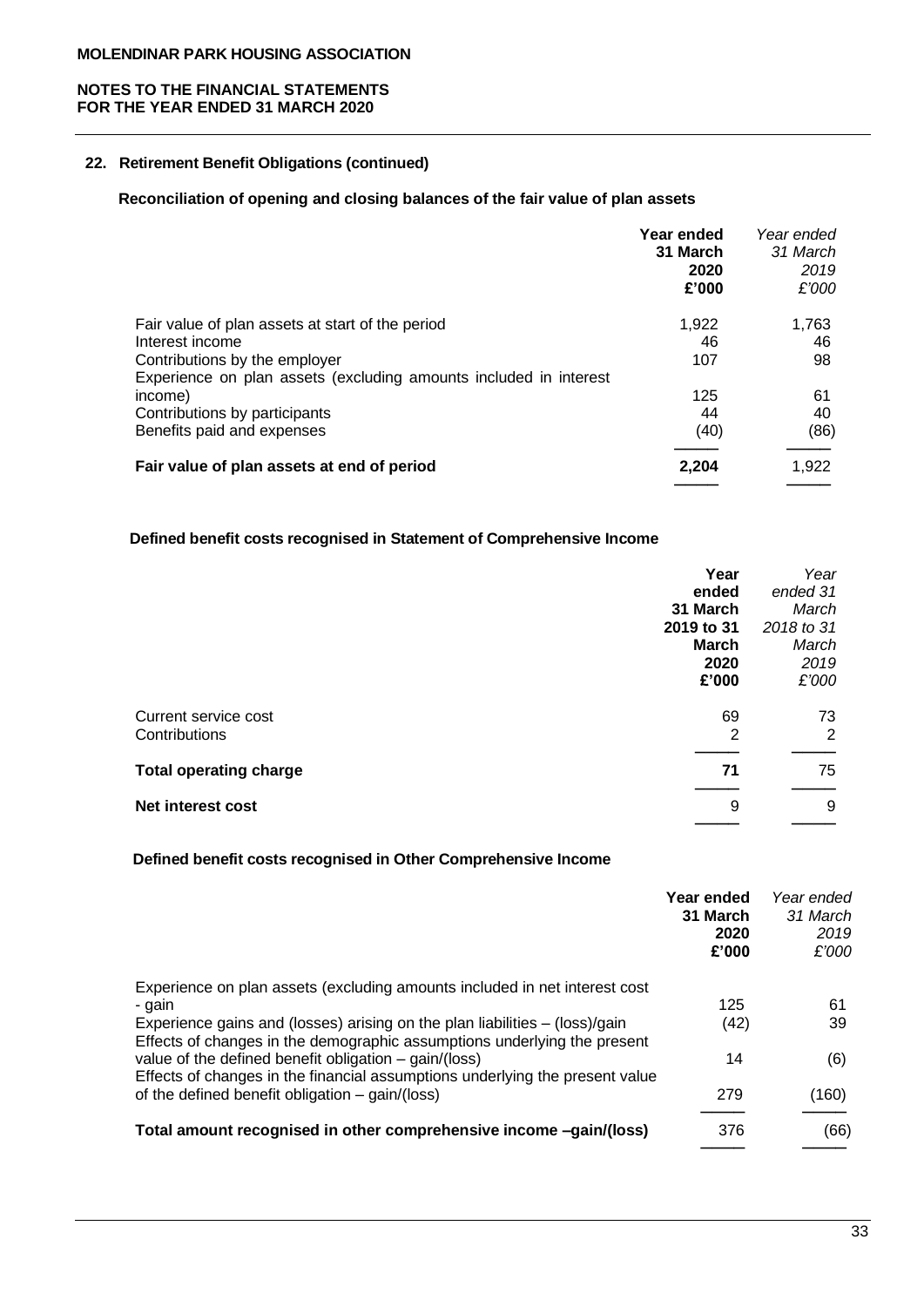# **22. Retirement Benefit Obligations (continued)**

# **Fund allocation for employer's calculated share of assets**

|                                    | 31 March<br>2020<br>£'000 | 31 March<br>2019<br>£'000 |
|------------------------------------|---------------------------|---------------------------|
| <b>Global Equity</b>               | 303                       | 309                       |
| Absolute Return                    | 135                       | 163                       |
| <b>Distressed Opportunities</b>    | 40                        | 33                        |
| <b>Credit Relative Value</b>       | 53                        | 33                        |
| Alternative Risk Premia            | 177                       | 107                       |
| Fund of Hedge Funds                | 0                         | 5                         |
| <b>Emerging Markets Debt</b>       | 78                        | 62                        |
| <b>Risk Sharing</b>                | 70                        | 56                        |
| <b>Insurance-Linked Securities</b> | 59                        | 50                        |
| Property                           | 41                        | 38                        |
| Infrastructure                     | 130                       | 81                        |
| <b>Private Debt</b>                | 44                        | 25                        |
| Corporate Bond Fund                | 161                       | 135                       |
| Long Lease Property                | 54                        | 23                        |
| Secured Income                     | 122                       | 67                        |
| Over 15 Year Gilts                 | 28                        | 49                        |
| Liability Driven Investment        | 580                       | 684                       |
| <b>Net Current Assets</b>          | 17                        | $\overline{2}$            |
| Opportunistic Illiquid Credit      | 54                        | 0                         |
| Liquid Credit                      | 58                        | 0                         |
| <b>Total Assets</b>                | 2,204                     | 1,922                     |
|                                    |                           |                           |

The main financial assumptions used by the Scheme Actuary, TPT, in their FRS 102 calculations are as follows:

| <b>Assumptions as at</b>                                    | 31 March 2020<br>% per annum |
|-------------------------------------------------------------|------------------------------|
| Discount rate                                               | 2.37                         |
| Inflation (RPI)                                             | 2.60                         |
| Inflation (CPI)                                             | 1.60                         |
| Salary growth                                               | 2.60                         |
| Allowance for commutation of pension for cash at retirement | 75% of Maximum               |
|                                                             | Allowance                    |

The mortality assumptions adopted at 31 March 2020 imply the following life expectancies:

|                         | Life expectancy<br>at age 65<br>(years) |
|-------------------------|-----------------------------------------|
| Male retiring in 2020   | 21.5                                    |
| Female retiring in 2020 | 23.2                                    |
| Male retiring in 2040   | 22.8                                    |
| Female retiring in 2040 | 24.5                                    |

Life expectancy is based on the Fund's VitaCurves with improvements in line with the CMI 2017 model with an allowance for smoothing of recent mortality experience and long term rates of 1.25% p.a. for males and 1% p.a. for females.